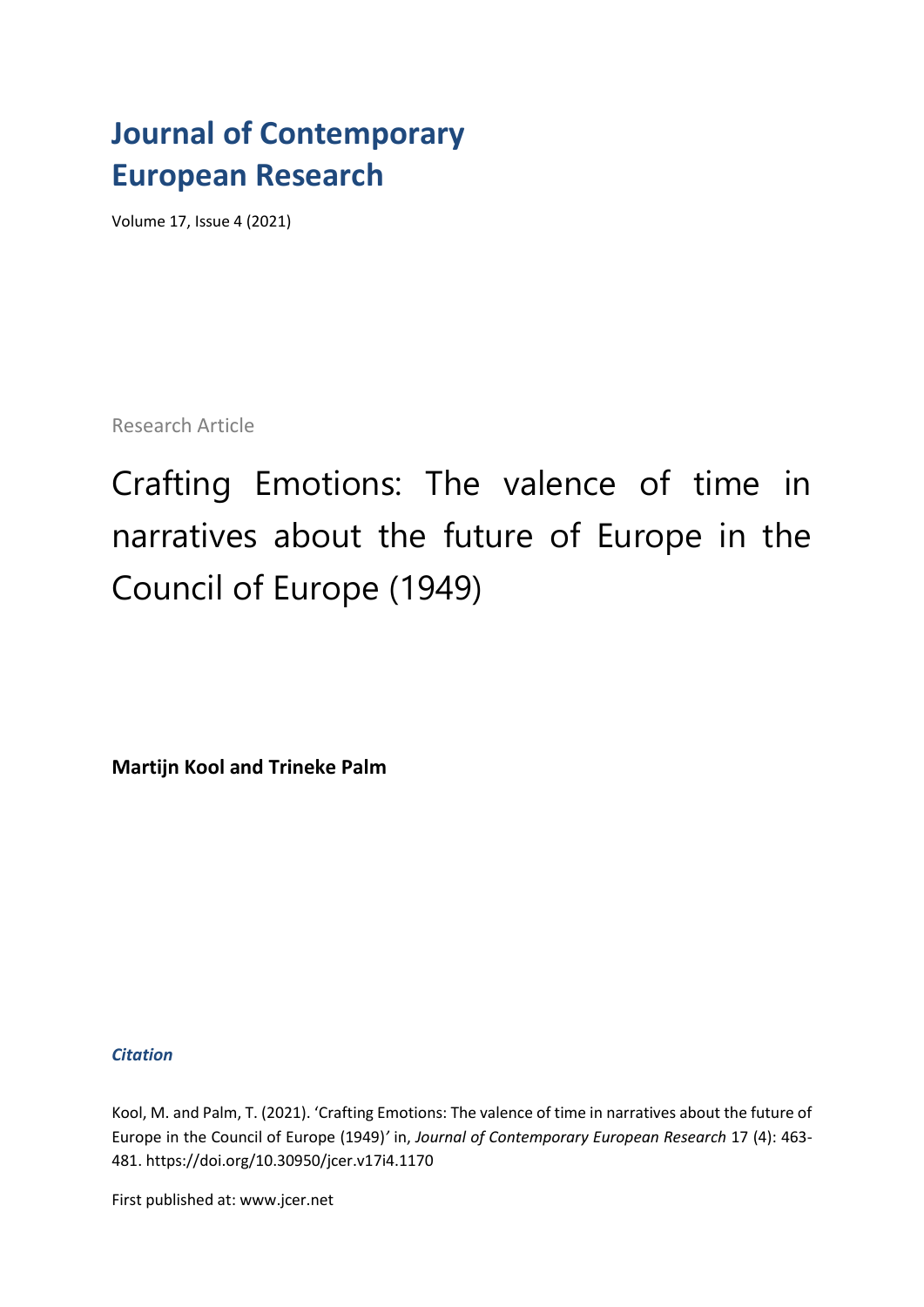## Abstract

How are emotional narratives used to mobilise support for or opposition against policy ideas about the institutional set-up of European integration? This article systematically examines the first General Debate of the Consultative Assembly of the Council of Europe in 1949, which featured as a laboratory for the rise and demise of various blueprints for European integration. This article makes a threefold contribution. First, it introduces a narrative approach that combines the valence of emotions with their temporal dimension. Second, it demonstrates how these emotionally charged narratives of hope, redemption, fear and sacrifice provide the affective glue of an emerging (transnational) emotional community that cuts through nationality and political colour. Third, taking a historical approach this article points at the need to historicise the role of emotions in European integration.

# Keywords

Emotional narrative; European integration; Council of Europe; Valence; Time/history; Emotional community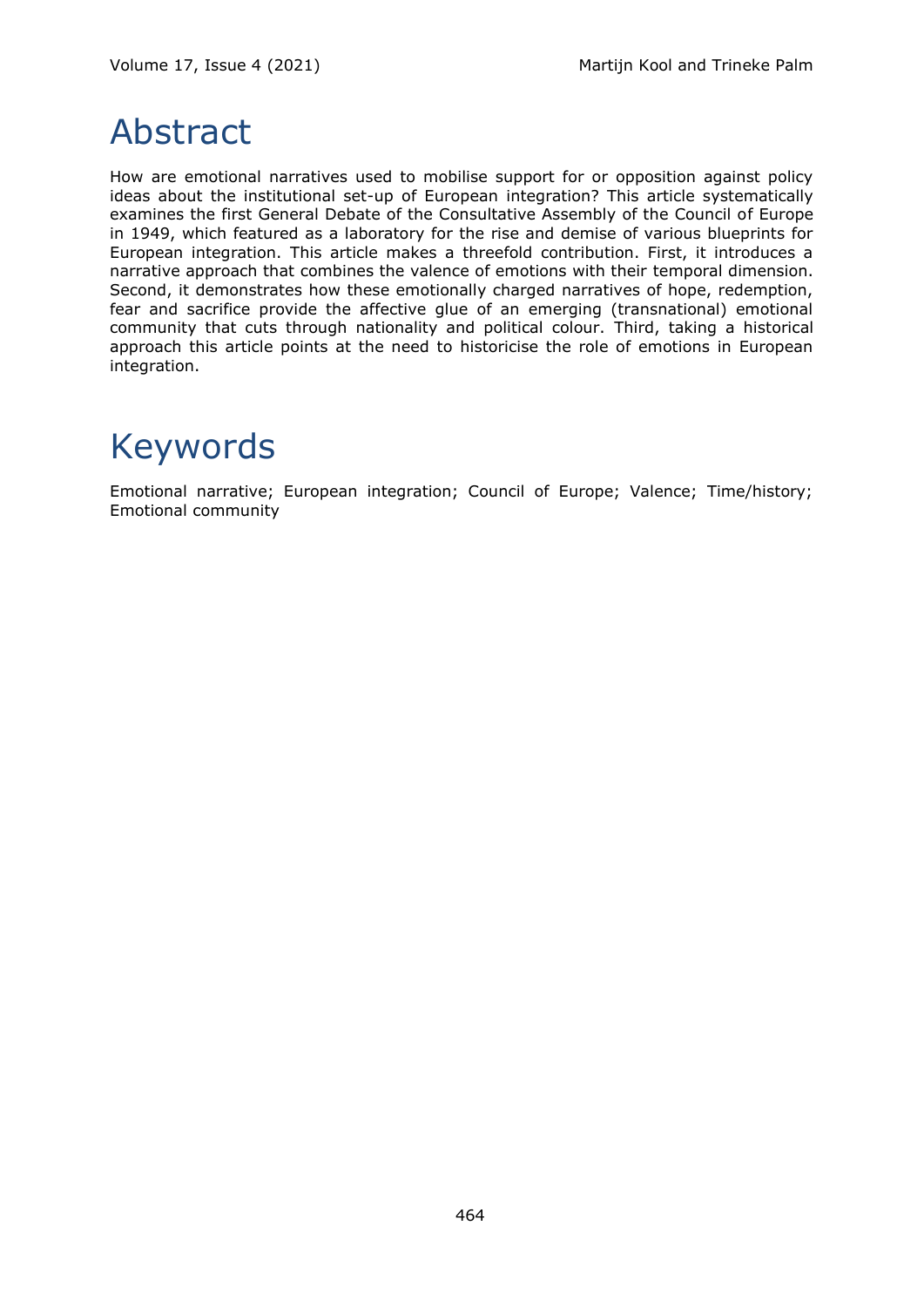The narrative turn is relatively new to the field of European studies. Moreover, in studies on European integration it has had a contemporary focus (Garcia 2017; Cloet 2017). For example, Manners and Murray (2016) have distinguished between six distinct narratives of European integration, ranging from the Nobel narrative to the Green Europe narrative. These narratives are critical to the 'sensemaking' and legitimacy of the European Union (EU) and its predecessors (Garcia 2017). Emotions are a distinctive feature to these narratives. As Kaelble (2001: 27) has argued that without a feeling-dimension, building a European identity is an unrealistic proposal. Building on a wide range of literature on the emotional turn in history (Plamper 2010; Frevert, Bailey, Eitler, Gammerl et al. 2014), and specifically research on the emotional and cultural aspects of the origins of the Concert of Europe in the early nineteenth century (De Graaf 2019), we could argue that emotional narratives have been utilised in earlier phases of European cooperation and integration. This historicising context highlights the way the focus on the recent history of European integration has been narrowed down far too much on technocratic, bureaucratic decision making processes, and has forgotten all about these earlier emotive strands.

While it has been argued that the process of European integration has become politicised in domestic politics after the Treaty of Maastricht (Hooghe and Marks 2009), this is not to say that the "permissive consensus" of the preceding decades was uncontested and selfexplanatory. From its very start, the process of European integration has been the outcome of a complex interaction between the ideas, interests and emotions of a variety of actors, with different national backgrounds and political color. These ideas, interests and emotions have been integrated in competing narratives about the future of Europe.

As stated, some of these narratives may be traced back to nineteenth century history of the Concert of Europe, to the interwar period, or to the pressure cooking period of the and World War II. During this last period, different economic, political and ecumenical transnational networks (Lipgens 1985a; 1985B; Kaiser 2009; Kaiser and McMahon 2017) developed several blueprints that envisioned a united Europe. Ideas about the institutional set-up of European integration, including its intergovernmental and supranational blueprints, were pushed with a wide variety of emotional vocabulary.

Far from being just a rational, technocratic exercise, these blueprints for Europe were full of emotional vocabulary that provided the affective glue for the European community that was to be constructed. For example, Coudenhove-Karlergi's Pan-Europa (1923) was an emotional pamphlet of reconciliation aimed at expanding the horizon of expectations of his contemporaries and breaking the vicious circle of hate and fear among France and Germany (Palm 2018). Moreover, the relatively unknown resistance movement of the Freiburger Bonhoeffer-Kreis with German theologians and economists developed ideas about a European order, contesting the national-socialist family-metaphor by connecting it with a different emotional vocabulary (Steehouder and Van den Berg, 2019). Yet, with the onset of the Cold War, again a new historical context enveloped the process of European integration and infused it with a particular set of emotions regarding threat, fear of revolution and dictatorial repression, for terror, and for loss of specific 'western' interests.

However, little is known about the way in which emotional narratives featured in the 'era of experimentation' of the 1940s and 1950s (Van Zon 2019: 37). In those years, several initiatives aimed at organising a lasting European peace and the economic and military reconstruction of Western Europe, such as the Organisation for European Economic Cooperation (1948) and the North Atlantic Treaty Organization (1949). Yet, in contrast to these initiatives the Council of Europe (1949) was not so much the product of governmental initiative and/or the United States' (US) involvement, but the outcome of the Congress of Europe (1948) which was organised by several European movements and brought together over 800 participants from 12 countries to discuss the future of Europe. Moreover, it stood out by its Consultative Assembly. With the Consultative Assembly, an institutionalised forum emerged for a continuing transnational public debate about the cultural, economic and political future of (Western) Europe. While its formal powers were limited, the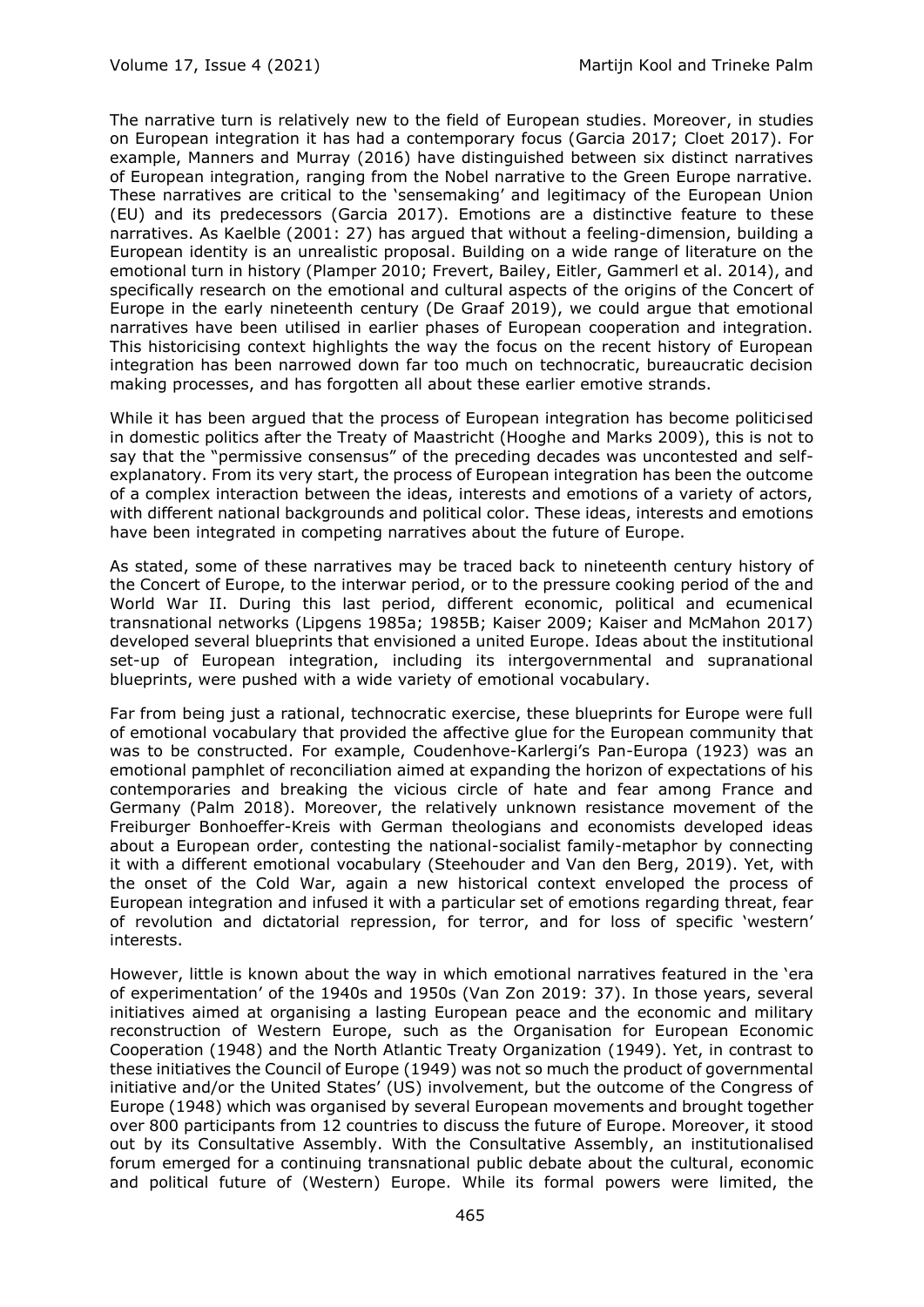Consultative Assembly of the Council of Europe was a unique laboratory, a policy subsystem, for the rise and demise of various blueprints for European integration.<sup>1</sup>

The literature has treated the Council of Europe as an 'artificial biotope' of a rigid debate between functionalism, federalism and unionism (see Macmullen 2004). While the Consultative Assembly did not live up to the high expectations of many federalists at the time, its presence nevertheless was 'unprecedented and unparalleled' (Van Zon 2019: 39). Moreover, the Consultative Assembly of the Council of Europe stood out for 'staging events that produced images of European unity' (Krumrey 2018: 114). It set a powerful precedent for political assemblies to follow.

Confronted with rising geopolitical tensions between East and West, combined with the memory of a recent past characterized by the suffering and ravage brought on by six years of war, the first debate of the Consultative Assembly of the Council of Europe symbolises the early post-war political debates on how European cooperation should be organised.

This article examines the way in which emotional narratives featured in the 'battle of ideas' at the first post-war General Debate of the Consultative Assembly of the Council of Europe in 1949. How are emotional narratives used to mobilise support for or opposition against policy ideas about the political structure of European integration? It shows that rather than detailed, technical negotiations about the institutional set-up of European integration, these early debates were characterised by competing political emotional narratives about the past, present and future of Europe.

The article makes a threefold contribution. First, conceptually, it introduces the notion of 'time' in the analysis of narratives. It distinguishes between the valence attached to experiences and expectations that are integrated into a particular narrative. Second, with regards to the academic field of European integration history, it demonstrates how these emotionally charged narratives provide the affective glue of a European emerging transnational emotional community, cutting through nationality and political colour. With this transnational and emotional lens, this article introduces an additional mechanism to better understand the collaborative effort of many of the (lesser) known 'founding fathers' of the European project in its early days. Third, taking a historical approach this article points at the need to historicise the relationship between emotions and ideas, i.e. both ideas and their associated emotional vocabulary are not static, but have to be understood against the backdrop of their particular historical context. In doing so, the article problematises the ahistorical nature of the dominant (neo)functionalist and intergovernmentalist theoretical approaches within the academic field, whilst at the same time emphasising the importance of institutions that preceded the European Coal and Steel Community such as the Council of Europe within the historiography of the EU.

The next section outlines the analytical framework for a narrative analysis that focuses on the interplay of different emotions in a particular narrative. As such, it elaborates upon *how* the emotional quality of narratives matter. In particular, this article presents an analytical framework that connects emotions to political ideas by means of the notion of 'time'. It distinguishes between four types of emotional narratives, based on a different valence attached to either the past or future. This way it demonstrates that it is the particular combination of different emotions integrated in a narrative which defines the emotional quality of political ideas. Subsequently, the Consultative Assembly of the Council of Europe is introduced, followed by the systematic analysis of the emotional narratives of the participants in the debate about the future of Europe in 1949. In the concluding section we reflect upon the central findings of the case study and on their implications for the study of the EU as an emotional community.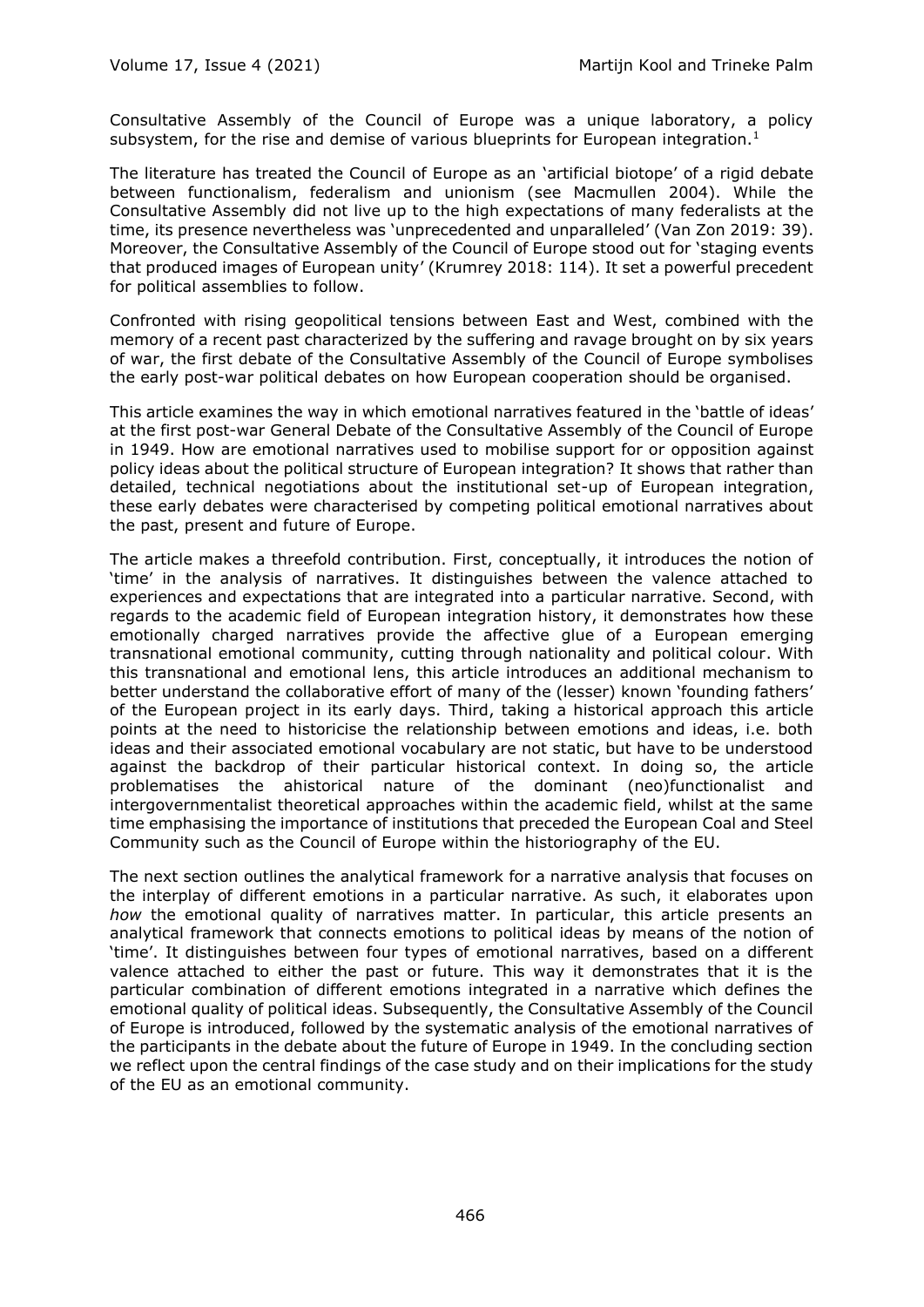#### **EMOTIONAL NARRATIVES: CONNECTING IDEAS, EMOTIONS AND HISTORY**

The emotional turn in history has led to an increased attention for the way in which emotions are spoken of throughout history, how the meaning of particular emotions has changed (Frevert, Bailey, Eitler, Gammerl et al. 2014) and how a shared emotional vocabulary and shared norms about appropriate emotional expressions contributed to the emergence of emotional communities and emotional regimes (Plamper 2010; Boddice 2014). Central to the emergence of emotional communities are emotional narratives that provide a coherent explanation of the key emotions that underpin the emotional community. Narratives aim 'to transfer information, shape perceptions, develop targets, build coalitions and affect change' (Weiss 2020: 106). Rather than taking a structural approach, focusing on the coherence of the narratives, this study examines the emotional characteristics of the narratives about Europe. We assume that carefully developed, intentionally and strategically used to mobilise support for or opposition against policy ideas, a convincing emotional narrative may trump institutional and material resources.

As Cox and Beland (2013) have pointed out, the valence of policy ideas (i.e. their positive or negative emotional appeal) is critical to understand why some ideas have become more prominent than others. Moreover, Miller (2019: 248) argues that emotions contribute to the power of a narrative – 'they can add, subtract or alter meaning'. So, to understand how ideas matter, we have to explore the way in which emotions serve to constrain or enable the resonance of particular policy ideas.

In this article, we conceptualise the relationship between emotions and ideas as constitutive, i.e. two sides of the same coin. Emotions are not an addition to ideas but are an essential component for understanding their meaning (Mercer 2010: 7). Emotions without ideas have no object, and ideas without emotions lack the appeal to mobilise. Moreover, as Mercer (2010: 6) has pointed out, emotion and cognition are closely intertwined: 'emotions influence how and what one believes, adding value to facts and capturing a distinctive way of seeing situations'.

Emotions in narratives are by definition social and cultural. They are social in that they transcend the level of the individual and enter the public realm. As such, they have a strong collective dimension. Moreover, they are cultural in that they are constructed, i.e. not static nor given. Hence, emotions should not be confused with 'feelings' (personal experiences) and 'affect' (bodily expressions) (Clement and Sangar 2018: 5). Furthermore, emotions in narratives refer to emotions as expressed in vocabulary. Emotional vocabulary includes not only emotion words such as anger, fear, hope, shame, pride, but also metaphors, ideographs or emotional beliefs such as freedom, democracy and terrorism (Miller 2019; Koschut 2018a).

A classical narrative analysis focuses on the role of different actors, such as hero, villain or victim. These roles as such already constitute strong valence. However, as Ricoeur (2002: 37) has argued: 'time has disappeared from the horizon of the theories of history and of narrative'. Hence, in this narrative analysis, we do not so much focus on actors, but rather on 'time' as the structuring component of emotional narratives. According to Reinhart Koselleck (2005: 259-262), our perception of the past is limited to the 'space of experience', i.e. a selection of the many possibilities to interpret the past into a more or less coherent picture. Moreover, our expectations about the future are determined by the 'horizon of expectation'. Both experience and expectation can be adjusted and mobilised to serve both support and opposition to new ideas. As such, it is critical to understand the valence attached to both. The emotional vocabulary in a narrative that connects a reflection of the past with the expectations of the future binds the individual to the community – it takes emotions beyond the realm of personal experience and morphs into an active form of persuasion. A shared horizon of time constructs a shared 'we' (Holden 2019).

Emotional narratives serve two purposes. First, they serve to mobilise opposition or support of particular policy ideas. Whereas, for example, a shared narrative of anger and fear might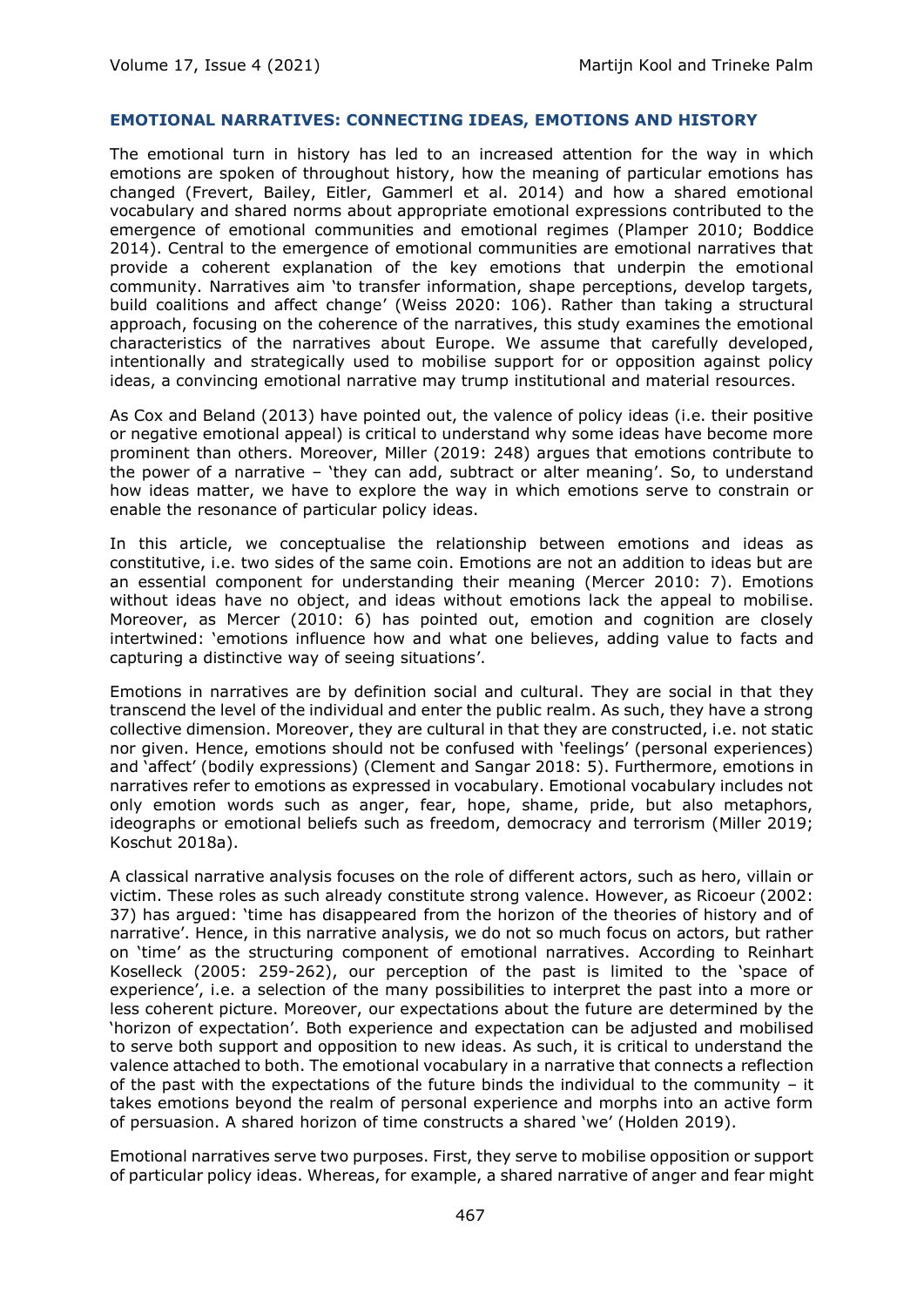drive politicians and societal actors to expand anti-terrorism legislation in the aftermath of acts of terrorism, a communal sense of civic hope or pride may fuel the flames of egalitarian reform for in segregated communities (Troost, van Stekelenburg and Klandermans, 2013). Within the context of the history of the European integration, one could mention the debate about a European army in the 1950s featured around competing emotional narratives that capitalised on fear of either Germany or the Soviet Union and (dis)trust of the Atlantic alliance (Aron 1957) as example of the mobilising effect of emotional narratives. Second, they contribute to the 'intersubjective patterns of standardized emotional expressions that underpin collective meanings and beliefs' (Koschut 2018b: 328) which emerge as the outcome of a process of social interaction and negotiation. As such, it is possible that a variety of emotional 'constellations' exist, which include or exclude, privilege or downplay particular emotions. In this process of interaction and negotiation, emotional narratives provide the building blocks for an emotional community – they provide an 'affective glue' in forging together constituencies for particular blueprints of European integration.

|               |                  | Past             |                  |
|---------------|------------------|------------------|------------------|
|               |                  | Negative Valence | Positive Valence |
| <b>Future</b> | Negative Valence | Self             | Self             |
|               |                  | Other            | Other            |
|               | Positive Valence | Self             | Self             |
|               |                  | Other            | Other            |

## **Table 1 Coding scheme master emotion**

In contrast to research that distinguishes between forward- and backward-looking narratives (Rosoux 2017), this narrative analysis examines the way in which both the past and future feature in each narrative, by analysing the emotional vocabulary that is associated with the narrative. With this narrative analysis we are focused on the emotional structure of each narrative. In other words we aim to identify the master emotion that connects the understanding of both the past and the future. This master emotion can either have a positive or negative valence and be self- or other regarding (Table 1). For example, pride is a positive self-regarding emotion and shame is a negative self-regarding emotion.

For the purpose of this article, each individual speech of a member of the Consultative Assembly during the first General Debate on the political structure of Europe, a total of 45, was analysed. These speeches were analysed with an 'emotional discourse analysis' as introduced by Koschut (2018b). An emotional discourse analysis focusses on the existing system and patterns of emotional beliefs in relation to the use of these emotions in speech acts and the way they resonate within society, therefore focusing on the prevalence of certain emotions rather than their frequencies (Koschut 2018b: 283). We took a threestep approach. First, for each speech we did not only look at the direct expressions of emotion (*anger, fear, hope jealousy, shame, pride*) but also included more indirect emotional clues such as metaphors (*beacon of democracy*, *dark abyss*, *problem from hell*) in relation to their projection of time (Koschut 2018b: 284-285). Second, we coded the emotional discourse of each speech in terms of valence (i.e. positive or negative) and time (i.e. forward or backward looking). Third, based on the results of the coding of individual speeches, which may encompass a wide variety of emotional vocabulary, we distinguished between four master emotions that reflects the understanding of both the past and the future of Europe in that particular narrative. Based on the results, a total of four master emotional narratives could be traced, as shown in Table 1.

In addition to emotional discourse analysis, as described above, we also included the nationality and political affiliation for each actor. This way we are able to examine whether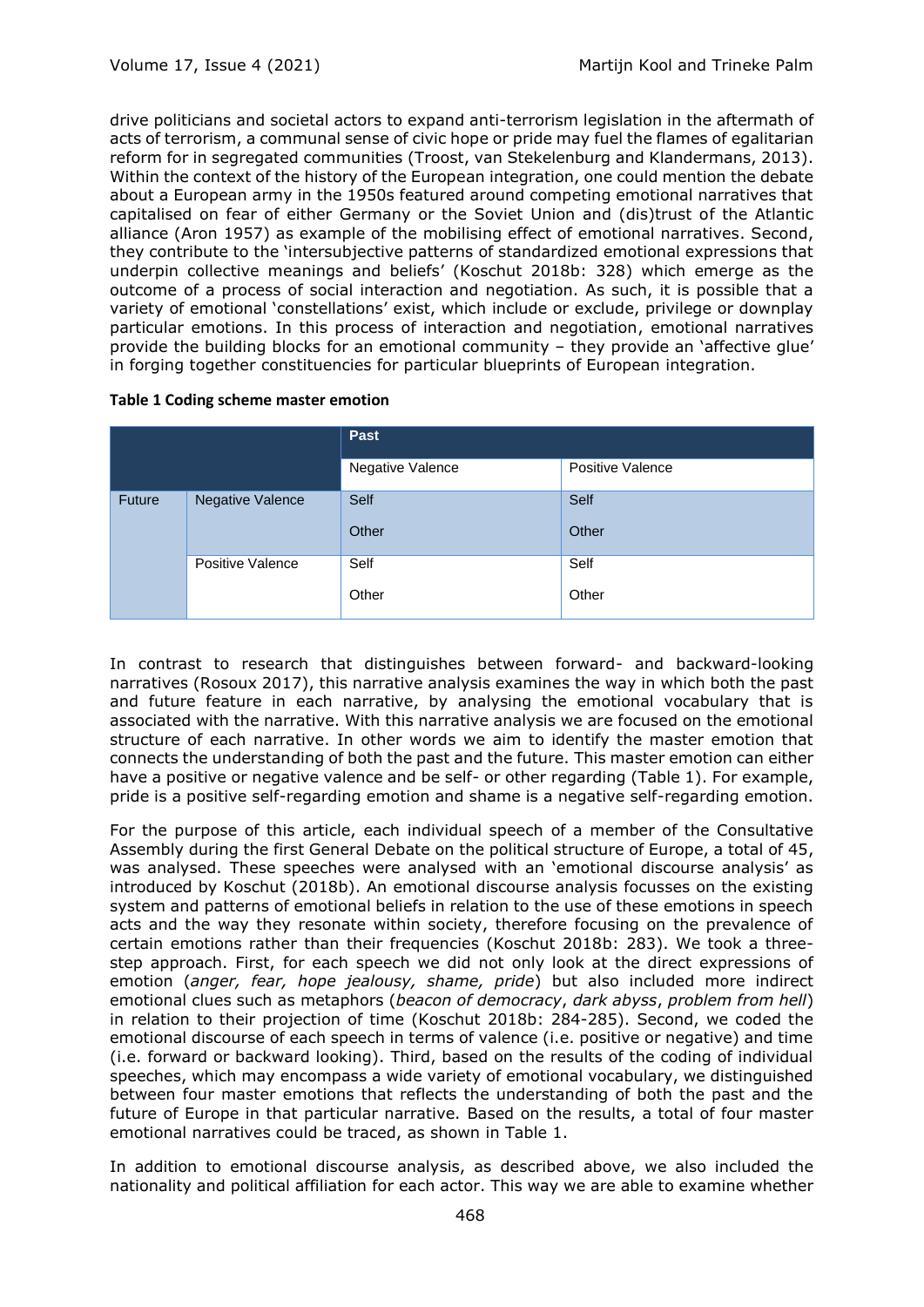particular emotional narratives are associated with nationality and/or political colour, or whether these emotional narratives transcended national borders and political ideology. The latter would demonstrate that emotional narratives provide the affective glue for an emerging European emotional community that supersedes nationality and political colour.

To understand the particular setting in which these emotional narratives were constructed, we will first outline how the Consultative Assembly emerged as an emotional community that institutionalized the interaction between a transnational elite of politicians with different ideologies.

## **THE EMERGENCE OF AN EMOTIONAL COMMUNITY: THE CONSULTATIVE ASSEMBLY OF THE COUNCIL OF EUROPE**

The early post-war political debates about the future of Europe were shaped by the shared horror of the two World Wars and the rising geopolitical tensions between the Soviet Union and the US. The ravage brought about by six years of war provided a 'window of opportunity' to break a vicious circle of nationalism and interstate conflict. In this post-war context, beyond the circles of government, the cause for European integration was enthusiastically pushed forward by various transnational European Movements with, as noteworthy endeavour, the joint organisation of the Congress of Europe in The Hague of May 1948.

With over 800 participants from Western Europe, this Congress had been the starting point of a public debate about the future of Europe. With the Congress of The Hague, a united Europe turned from a projection into a living reality (Van Zon 2019: 38). A sense of urgency was felt. At the Congress of the Hague, some would even speak of the 'Emergency Council of Europe' (Council of Europe 1999). In its concluding political, economic and cultural resolutions, the attending members of the Congress expressed the wish for a transnational political assembly to continue this debate (Guerrieri 2014). The origin of the Consultative Assembly can be traced back to this moment in history.

These efforts of the European Movements institutionalised into the Council of Europe, which was established in 1949, and initially consisted of 12 member states: Belgium, Denmark, France, Greece, Ireland, Italy, Luxembourg, the Netherlands, Norway, Sweden, Turkey and the United Kingdom (UK). In addition to a Council of Ministers, the Council of Europe also created a Consultative Assembly, consisting of members of national parliament of the member states. This was a distinctive feature compared to other European integration initiatives at that time and allowed for a continuing transnational public debate about the future of Europe. While its formal powers were limited, the Consultative Assembly of the Council of Europe was a unique laboratory, a policy subsystem, for the rise and demise of various blueprints for European integration. Strasbourg became the centre of the debate about the future of European unity (Van Zon 2019: 38).

The Consultative Assembly provided a forum for true transnational public debate about the cultural, economic and political future of (Western) Europe. Most members were already part of existing transnational, transatlantic, religious, economic and political networks. This includes, for example, renowned political actors such as André Philip, Constantijn Patijn, and Jean Rey, who all were members of the Ecumenical Commission on European Cooperation of the World Council of Churches (Leustean 2014), or renowned politicians such as Winston Churchill, Duncan Sandys and Paul-Henri Spaak who simultaneously were member of the European Movement.

For many the Council of Europe and the Consultative Assembly heralded the beginning of a new phase in the grand debate on the future of the European continent – as a departure of the old, imperial power politics of the Concert of Europe in the nineteenth century, and of the diverging, protectionist and nationalist narrative of the early twentieth century. The public enthusiasm for the endeavour was illustrated by a public gathering of over 30,000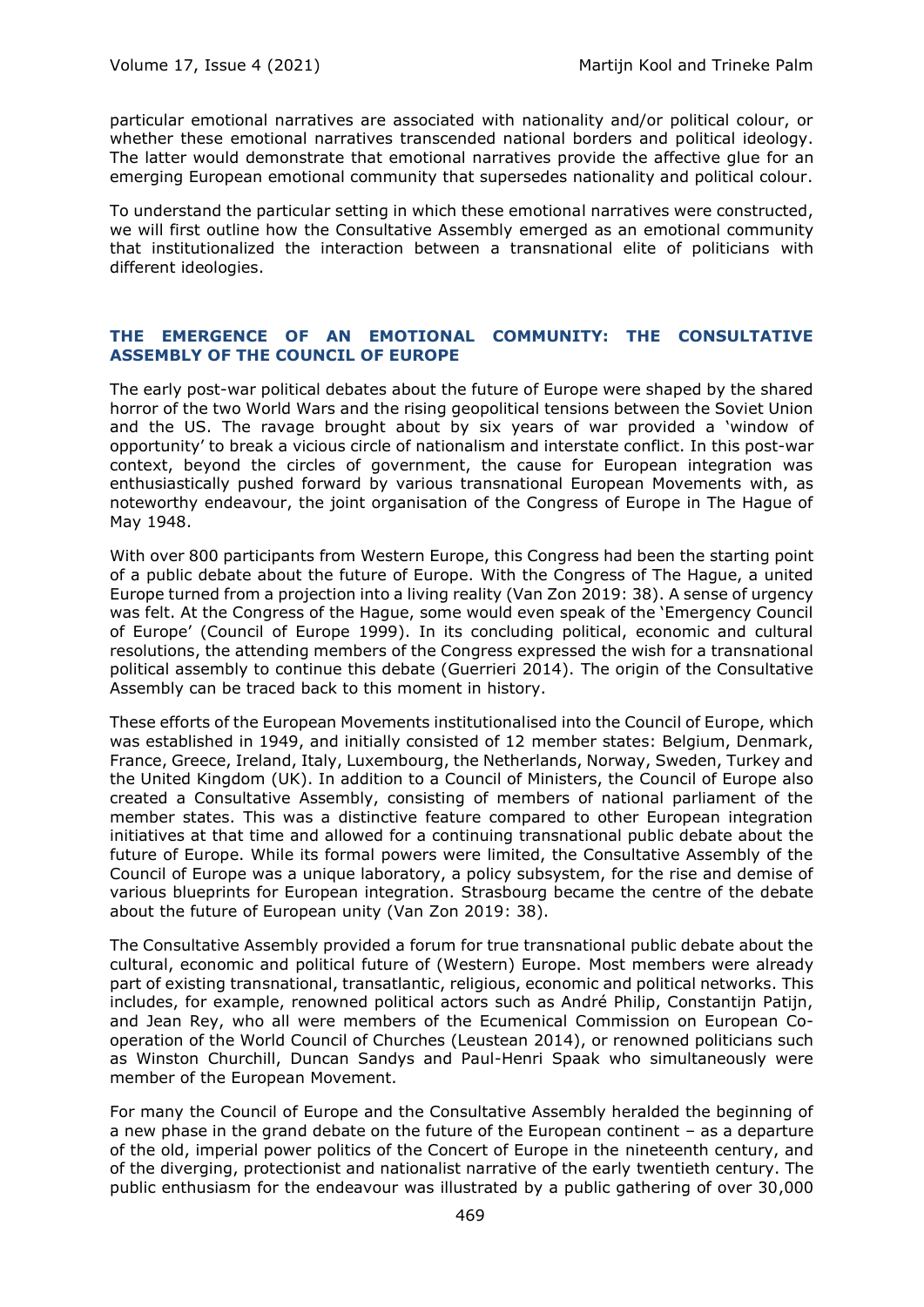citizens and representative from the various European social movements preceding the opening of the Assembly on 12 August 1949 (Brugmans 1949).

On 13 August the Assembly decided to dedicate its first 'grand debate' to the topic of the political structure of Europe (Council of Europe 1949). So, in its fifth and sixth sitting, the 87 members of the Consultative Assembly were asked to 'consider any necessary changes in the *political structure* of Europe to achieve a greater unity between the Members of the Council of Europe and to make an effective European cooperation' (Consultative Assembly (CA), 1949, 5<sup>th</sup> sitting, p. 132).<sup>2</sup> Rather than voting on a preconceived policy proposal introduced by the Committee of Ministers, the explicit aim of this debate was to find consensus through plans and amendments on a consultative report to be sent to the Committee of Ministers.

The transnational character of the assembly shaped the parliamentary procedural format. Official national delegations did not exist. Hence, official documents would be sent to individual representatives (CA 1949,  $5<sup>th</sup>$  sitting, p. 130). Also, the representatives seated themselves alphabetically, disregarding nationality as constitutive element of the Assembly (see Van Zon 2019: 67). The official languages of the Council of Europe (English and French) served as the linguae franca for the transnational debate. However, a representative was allowed to speech in his native language, provided he would bring an interpreter or provide a consecutive interpretation of his speech in either of these official languages (CA, 1950, Rules of Procedure, rules 18 and 19).

## **CONNECTING PAST AND FUTURE: CONSTRUCTING A NARRATIVE OF EUROPEAN INTEGRATION**

Reflecting the cleavages already visible at the Congress of Europe in 1948 in The Hague, this first debate of the Consultative Assembly revolved around three competing policy ideas of institutionalising European integration: unionism (focus on economic intergovernmental integration), federalism (focus on supranational political integration) and functionalism (focus on supranational economic integration).

Whereas the federalists strongly believed in the necessity of merging state sovereignty into supranational political and economic authorities that could govern Europe as a union, the unionists promoted an intergovernmental blueprint for Europe, based on the principle of state sovereignty. Somewhere in the middle, the functionalists adhered to a non-political economic sectoral approach of integration based on the idea that gradual integration of sectors would be an alternative that could please both federalists and unionists. $3$ 

These different blueprints of European integration often cut across nationality and political colours. For example, while the Greek Grégoire Cassimatis was a determined federalist, his fellow national Léon Maccas was keen on keeping the unionist Brits on board (Veremis and Constas 1985). Similarly, the Dutch and French socialists were divided with Hendrik Brugmans and André Philip being in favour of a federalist approach and Guy Mollet and Marinus Van der Goes van Naters in favour of functionalism (see Lipgens 1985b: 12; Heinen 1985: 357).

While the labels of 'unionism', 'federalism' and 'functionalism' were omnipresent to differentiate allies from opponents, the way in which they are used indicates quite some confusion about the precise meaning of those terms and their importance is questioned. Georg Bohy, a Belgian Socialist argued that 'whether it is unionist or federal does not matter, so long as it functions efficiently'.<sup>4</sup> With reference to the man in the street, these labels are referred to as 'questions of pure theory'<sup>5</sup> and 'arguments of a more or less convincing theoretical character'.<sup>6</sup> Rather than having to do with a rigid ideology, at this stage the different labels seem to be associated with a particular emotional vocabulary about the past and future of European integration. So, it is not about precisely defined policy positions, but the emotional vocabulary that forms the fabric of these narratives.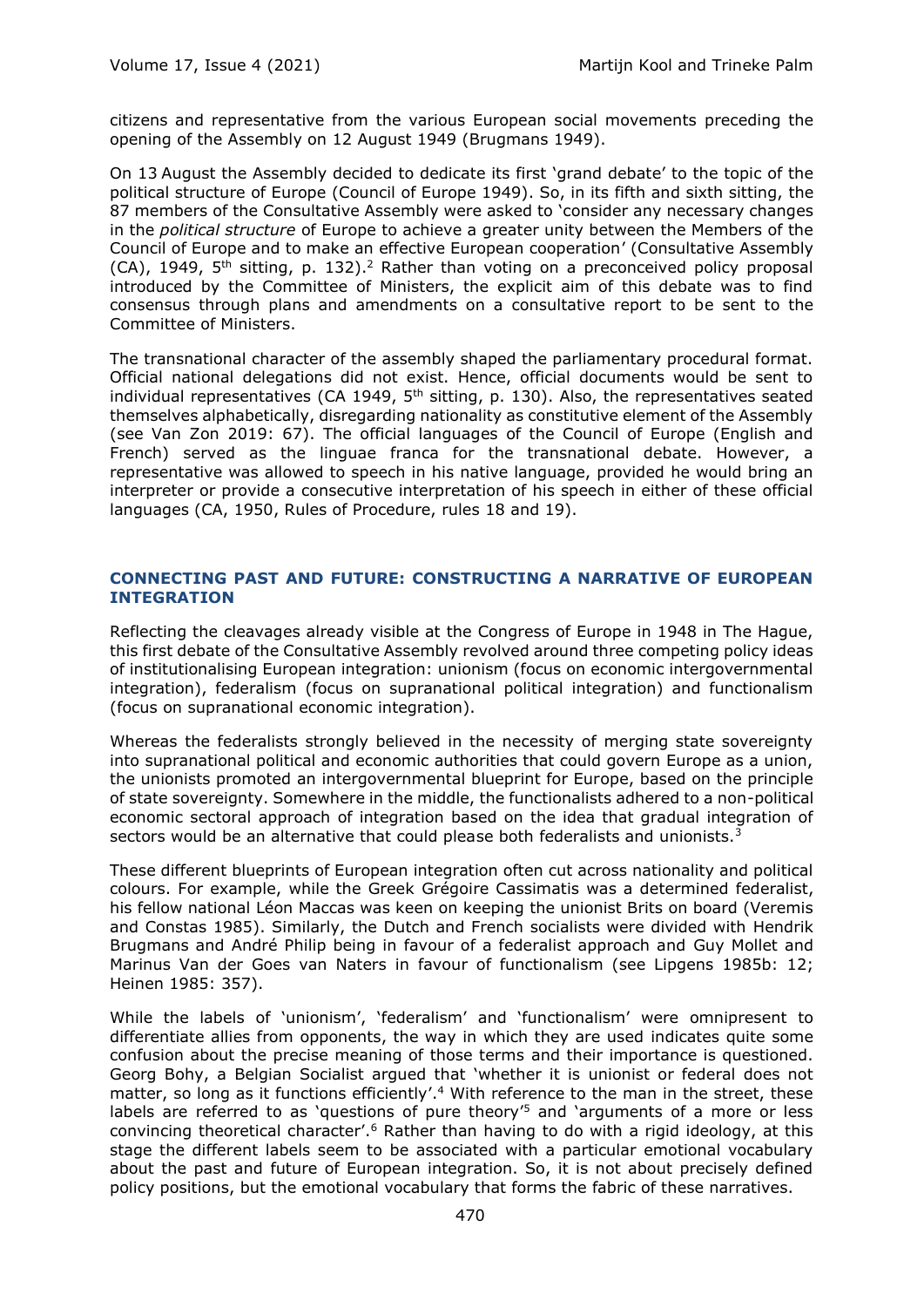## **Table 2 Emotional narratives**

|        |                  | Past             |                    |
|--------|------------------|------------------|--------------------|
|        |                  | Negative Valence | Positive Valence   |
| Future | Negative Valence | Self: Sacrifice  | <b>Other: Fear</b> |
|        | Positive Valence | Self: Redemption | Self: Pride        |

The narratives that emerge from this debate give a vivid account of an emerging emotional community that had to develop a shared emotional vocabulary from partly overlapping and competing emotions (see Table 2). They evolve around four master emotions that are distinctive in terms of the valence attached to Europe's past and future: pride, redemption, fear and sacrifice. The interaction between these emotional narratives would inform and shape subsequent steps in the process of European integration.

## **Pride**

The narrative of *Pride* projected positive emotional vocabulary associated with a glorious past to the future of the European continent and its role in the world. It emphasises the superiority and uniqueness of Europe, both as a continent and as a culture. 'Europe cannot create itself except by reverting to the tradition which has made it great, a tradition of giving itself to the world and becoming its school-teacher', French Socialist Jean Le Bail stated.<sup>7</sup> Similarly, the British Labour representative Seymour Cocks argued that 'Europe saved herself by her energies and the world by her example'.<sup>8</sup>

References to the past served to underline Europe's 'greatness' and highlight its significant contributions to the development of culture, economics and politics all over the world. This emotional narrative of Pride pointed at the shared heritage of the European people, a common social and cultural fabric that evolved ever since the dawn of Greek and Roman civilizations.<sup>9</sup> The narrative tells a historical deterministic story of a unique continent that witnessed an unparalleled development. This sense of pride is captured in the contribution made by the Greek Conservative Constantin Callias who reminded his colleagues that 'all states can be proud of an old and illustrious history'.<sup>10</sup> As such this Pride-narrative points at the way in which the use of emotional vocabulary served to define the nexus between European integration and the pervasive sense of western superiority, heavily imbued with 'shadows of empire' and colonialism (Puri 2020; Hansen 2002; Hansen and Jonsson 2016).

This historical legacy is then used to legitimise Europe's role in the world. By expanding the space of experience to the ancient history of Europe, including a strong cultural emphasis on the transnational interaction within this history, such as those of Christianity, the Enlightenment, or great European intellectuals in the eighteenth and nineteenth centuries, the World Wars were depicted as anomalies on the way to a new age of European cooperation. Although this emotional narrative recognised that both World Wars severely damaged this European endeavour, it emphasised the cohesive nature of the European peoples and the role they yet have to play on the world stage. $11$ 

As such, national diversity was not a threat to European unity but strengthened it.<sup>12</sup> The diversity was subordinate to the forces for unity which are deeply rooted in a tradition of 2,500 years of European civilization.<sup>13</sup> European cooperation would become the infrastructure to enable the (cultural) cross-border interaction of the European peoples, just as in its illustrious past. Therefore, the potential transfer of sovereignty from the member states to a supranational political body was seen in positive terms: it was a rebirth.<sup>14</sup> There was no doubt about popular support for this endeavour: 'every citizen must ... pledge its faith'.<sup>15</sup> Jean Le Bail refered to the European Motherland which does appeal emotionally to a common European citizenship, in addition to the national Fatherland.<sup>16</sup>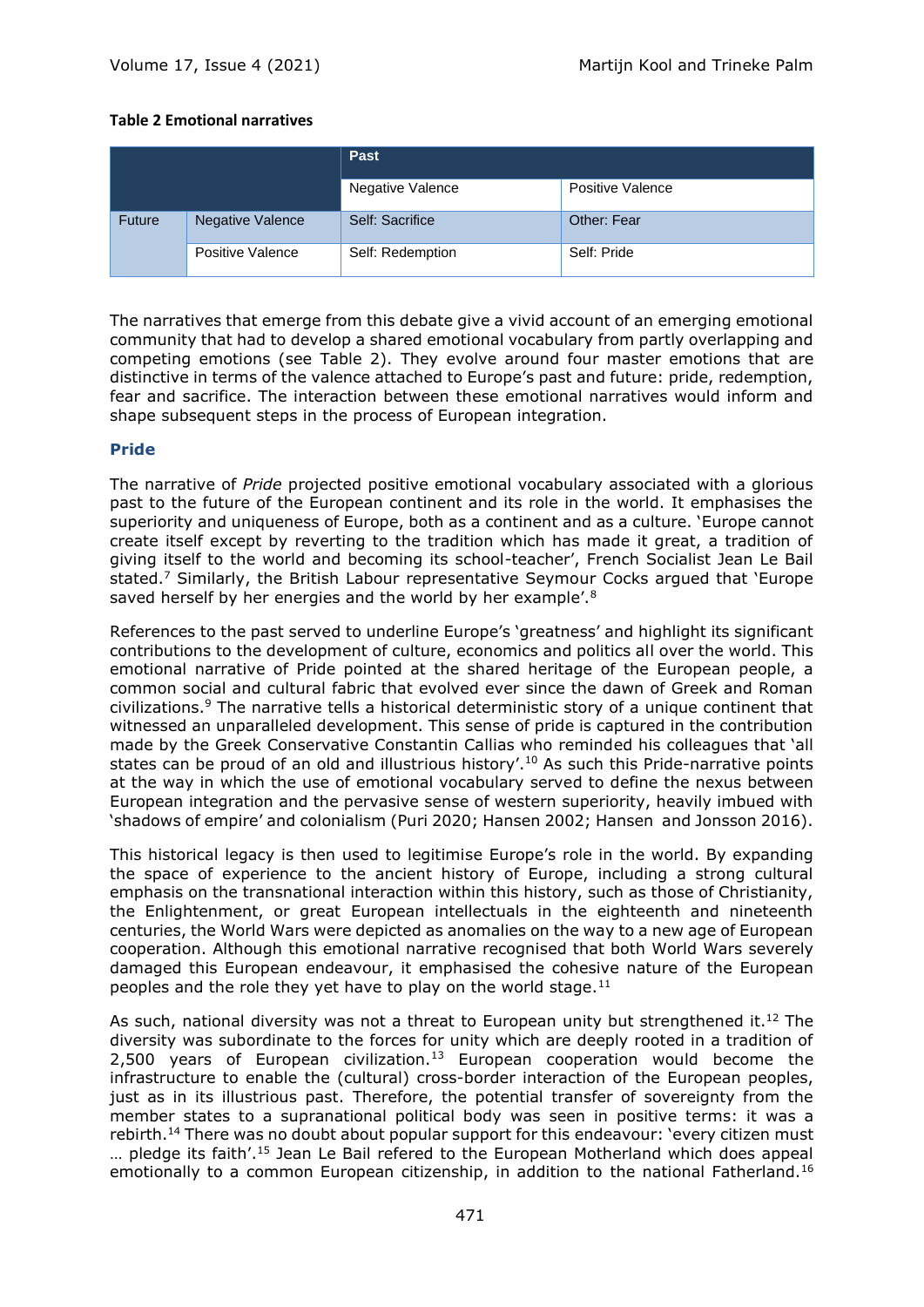This Pride-narrative therefore positioned itself explicitly against the Fear-narrative. In the words of Jean Le Bail: 'I do not like the expression: to save Europe. It seems to savour of hesitation, I dare not say of fear, but also of defeatism'.<sup>17</sup>

In short, this emotional narrative assumed a certain historical linearity and determinism. With European unity, Europe will restore its place in the world. Europe's rich history (past), materialised in a sense of cultural belonging that still exists today (present), is the unique DNA of a continent that will restore itself to greatness (future).

## **Redemption**

The emotional narrative of *Redemption* has a more negative outlook of Europe's past. It emphasises the violent history of the European continent, especially those of the recent two World Wars. William Norton, a socialist from Ireland, uses a cynical style to paint a painful picture of Europe:

In our time we have been treated to the wasteful pleasure of two devastating wars. … Nobody can deny that the investment in war by Europe has yielded generous and indeed abundant dividends in the form of destruction and the impoverishment of the people of Europe … The cemeteries of Europe today are the resting place of men and women who had talents and a passion to use those talents for the betterment of Europe.<sup>18</sup>

In this emotional narrative the negative evaluation of the past is internal to Europe itself. Rather than "greatness" it emphasises the "weakness" of Europe and the need to subdue "national feelings."<sup>19</sup>

This emotional narrative calls for the destruction of the 'archaic conception of the absolute sovereignty of States<sup>'20</sup> and emphasises the need to break with the 'old political system that is outdated<sup>'21</sup> and stresses that the need for 'a new spirit'.<sup>22</sup> This new approach should be based on 'frankness, on honesty of purpose, on truth'.<sup>23</sup> It means a clear break with the past: 'burning our boats and never going back to a policy of autarchy and isolation'.<sup>24</sup> The task is to build a 'third Europe' after the first Europe that ended with the Reformation and Renaissance and the second Europe that 'crashed around our ears … with the two world wars'.<sup>25</sup>

Compared with the Pride-narrative its take of the future is more careful. It highlights the fragile state of Europe and, hence, the necessity for gradual steps: 'Europe can and must become a continuous creation, a living, moving coherent and flexible organism'.<sup>26</sup> Also, in contrast to the Pride-narrative it is humbler in its relationship with others. As Lodovico Benvenuti, an Italian Christian Democrat, put it: 'We must live with our feet on the ground – but we must use them to walk, not trample on others'. $27$ 

In short, this emotional narrative emphasises a clear break with the past and appeals to the future with cautious positive valence. References to the 'dark age of nationalism' fit with a broader current among post-war intellectuals back then (Greiner 2018). It acknowledges the 'long-term spiritual development and transformation of ideas' that still has to take place.<sup>28</sup> Therefore, the process of European integration that follows from this emotional narrative is gradual.

## **Fear**

In contrast to the emotional narratives of Pride and Redemption, the third and fourth emotional narratives evolved around a much less positive assessment of the future. The horizon of expectation of the third emotional narrative is characterised by fear, emphasising the necessity of European integration with reference to external dangers, most notably the dangers presented by the new Cold War related threats of communism, revolution, fifth columns and atomic warfare.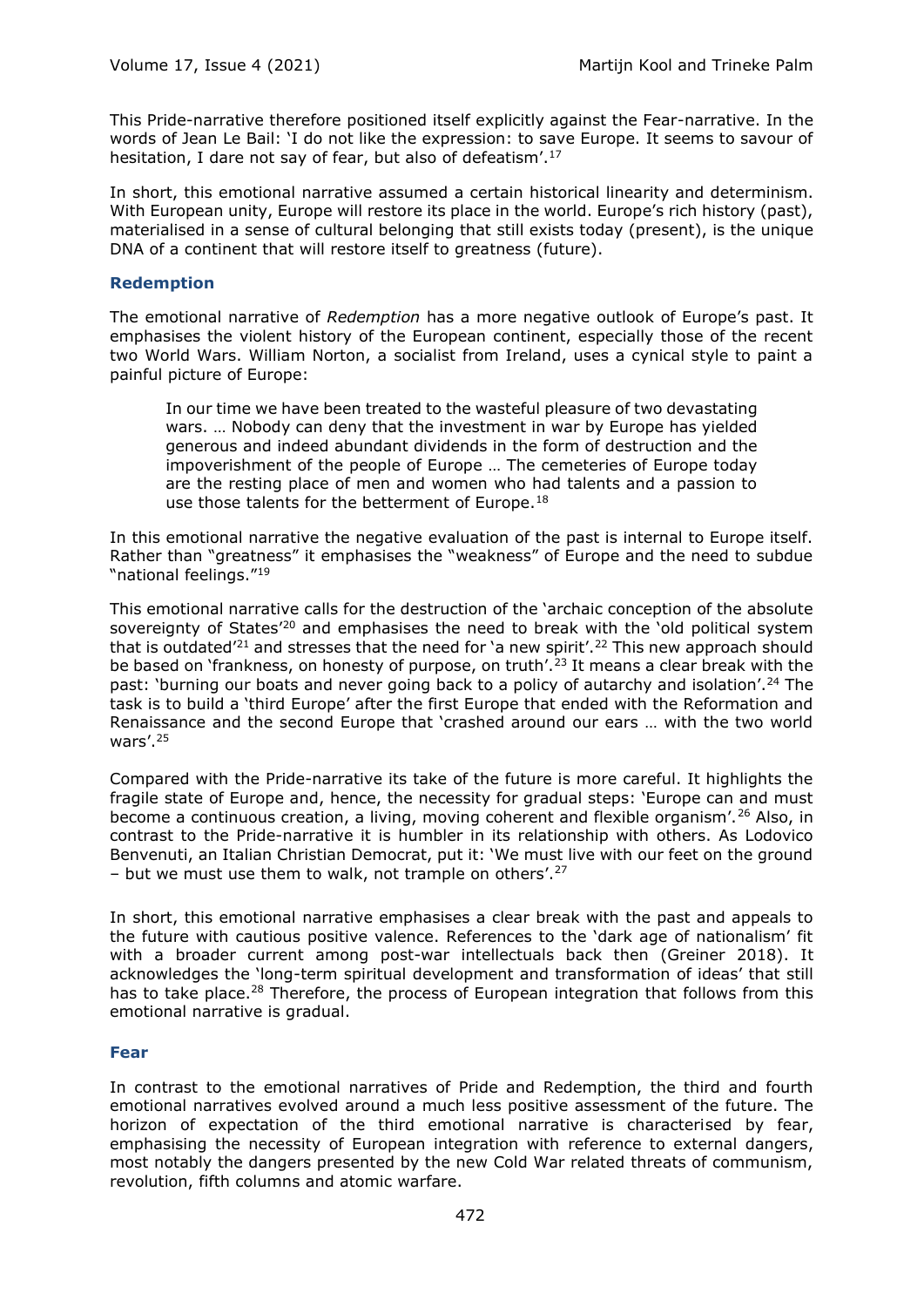Like the Pride-narrative it aimed at a rebirth of Europe's role on the world stage. As André Philip, a French Socialist and a vocal proponent of federalism, put it:

A Europe united, politically and economically, conscious of her destiny and determined to strive to unity, will play a great role in world affairs and bring peoples everywhere a message they still may need.<sup>29</sup>

Similarly, another Frenchmen, the Christian Democrat Georges Bidault felt it as the Council's responsibility to ensure that 'the old Europe should become the new Europe'.<sup>30</sup>

Yet, in contrast to the Pride-narrative, the narrative of Fear had a negative valence: Europe's survival was at stake. The urgency is underlined by strong dichotomies: it was a matter of 'life and death'<sup>31</sup>, 'unite or perish'<sup>32</sup>, or 'swim together or sink together'.<sup>33</sup> In this emotional narrative Europe was powerful prior to the war, but had been severely weakened – it was an 'easy prey for totalitarian attack'.<sup>34</sup> André Philip points at the 'gravest disasters and crisis' that will overwhelm Europe if it did not unite.<sup>35</sup>

The fear of losing out did not so much concern Europe as a geographic or economic unity as such, but rather concerned the terms of this unification. Fearful of the Communist threat, the French Gaullist Gabriel Bolifraud pointed out: 'if unity between the free peoples is not realised, unity will be imposed sooner or later by the masters of those who are no longer free' – a clear reference to the history of national-socialist terror and the present danger of communist totalitarianism.<sup>36</sup> Similarly, Grégoire Cassimatis feared that '[Europe] will unite in a different way from what we desire, with ideals which we do not accept, and for ends other than those which our peoples today aspire'.<sup>37</sup>

In addition to fear of Soviet aggression and absolute dependency on the US, a third fear refered to the point of gravity moving away from Europe, as expressed by the Turkish representative Feridun Fikri Düsünsel: 'the annihilation, or even the weakening of Europe, would mean the shattering of the whole world'.<sup>38</sup>

It painted a dark picture of death, exhaustion, weakness and annihilation to argue for the importance of European integration. The year 1952 played a pivotal role in this emotional narrative. In this year, the Marshall Plan would come to an end, seriously threatening the post-war economic growth witnessed by the various member states. The Marshall Plan 'saved Europe', but, at the same time, also created a false sense of stability and unhealthy economic competition between European states. $39$  If the European states would not agree upon serious economic integration prior to the 'deadline' of 1952, the economic stability of the continent could not be guaranteed. A fearful reality in which, in the words of André Philip, 'we shall find ourselves again confronted with the necessity of restricting importation of essential raw materials, which means … a lowering of the standard of living of the peoples'. 40

In this call for saving Europe, proponents of this emotional narrative appealed to the 'courage' of Europeans: 'we must dare'.<sup>41</sup> The Dutch Social Democrat Marinus Van der Goes van Naters appealed to a 'bond of sympathy' to face 'dangers which may arise'.<sup>42</sup> And Winston Churchill, opposition leader in the UK at the time, referred to 'the united sentiment of Europeanism' that should revive 'the greatest of continents which has fallen into the worst of misery'.<sup>43</sup> Due to the feeling of imminent doom, the narrative of Fear is built around a call to action, boldness over caution and action over doubt.

## **Sacrifice**

The fourth narrative is characterised by *Sacrifice,* emphasising the costs of European integration, the losses and burdens that are involved. As the Danish social democrat Frode Jakobsen put it: 'A United Europe may not mean only pleasant things'.<sup>44</sup> This shared emotional vocabulary of sacrifice was, however, built on different experiences. This explains why this emotional vocabulary translates into two different policy positions.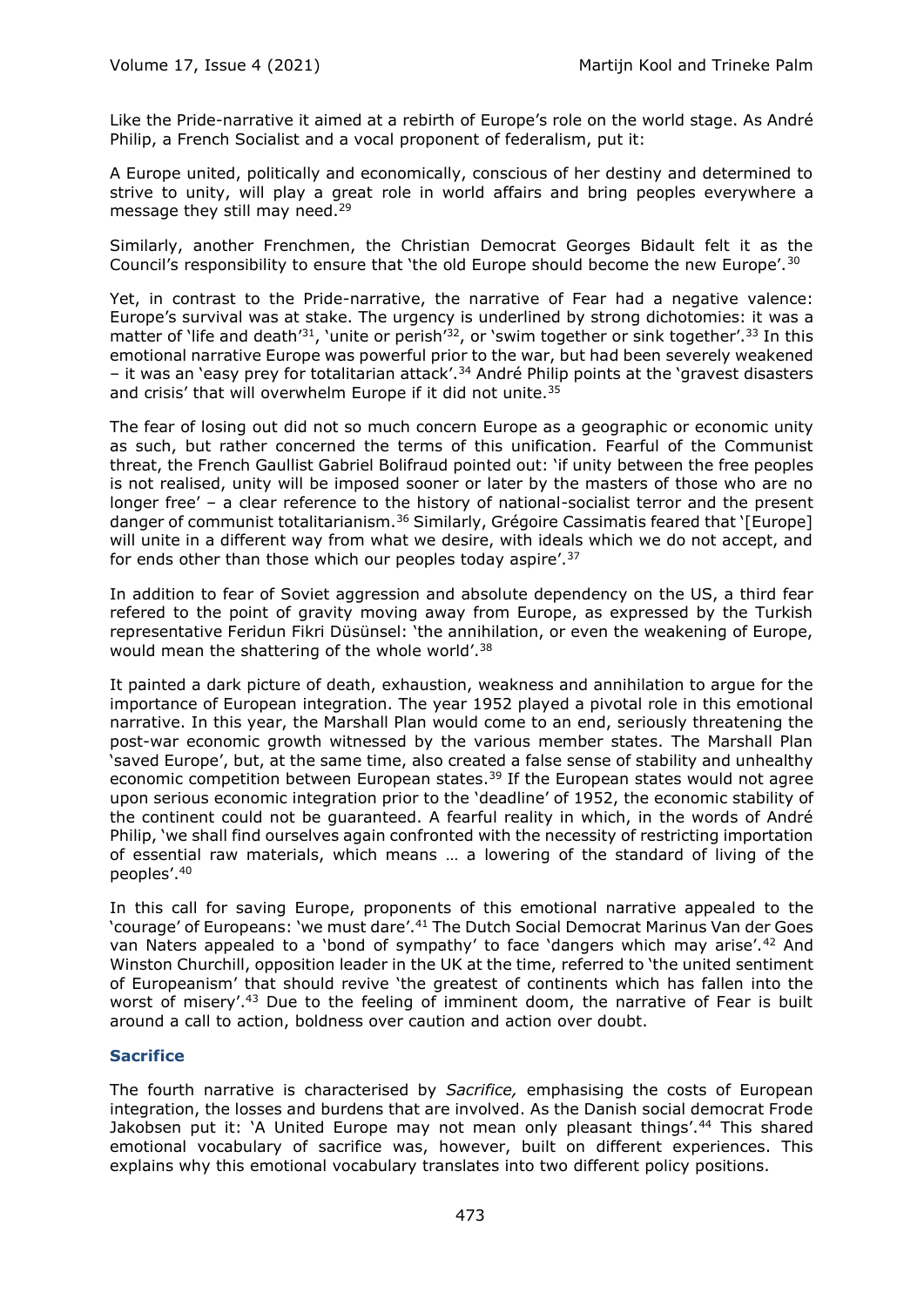First, there were those who questioned the willingness of the public to bear the costs of European integration. In particular, the Irish vocabulary of sacrifice in relation to European integration was coloured by their fight against British oppression. The Irish Conservative Eamon de Valera questioned the willingness of the Irish people to give up their national identity and sovereignty:

For seven and three-quarter centuries we have fought to preserve our own national being and to prevent it from being destroyed, submerged or absorbed by a larger political entity. It must be obvious that it would be extremely difficult now to induce our people to reverse suddenly the whole current of their thought and history, and voluntarily to give up or seriously endanger their identity, towards the preservation of which such glorious devotion has been shown and such sacrifice endured.<sup>45</sup>

Beyond the particular Irish context, other representatives wondered as well whether public opinion was prepared for the transfer of sovereignty to supranational authority. $46$ Moreover, a British Labour-representative, Maurice Edelman objected to the 'hypocrisy' of fellow representatives who pay 'lip-service to the cause of European unity at Strasbourg' and 'make economic nationalism and imperial exclusiveness the keystone of an election manifesto at home'.<sup>47</sup>

Yet, for most representatives, the sacrifices European integration entailed were really worth it: it is a 'price to be paid' and a 'good investment for the future'.<sup>48</sup> This is not to say that the sacrifices were taken lightly. Serrarens, a Catholic representative from the Netherlands, connected the sacrifices needed for European integration to those of the war:

My country … has realized that liberty is clothed in the blood of its martyrs and heroes. Let us note that the present moment is no less fraught with danger, and that the sacrifices required, though perhaps less bloody, are not less onerous.<sup>49</sup>

Also, the sacrifices were not just understood in national terms. As the Norwegian Labour representative Terje Wold pointed out, sacrifices are required 'for some countries to the benefit of others', curtailing sovereignty and freedom 'especially in the economic field'.<sup>50</sup>

The Sacrifice-narrative objects to the Fear-narrative of war, of economic chaos and fear of aggression.<sup>51</sup> These external conditions are not sufficient to unite. As the Conservative Norwegian Hermann Smitt-Ingebretsen acknowledged the 'important obstacles of an historical, racial, religious and economic nature provide fertile ground for scepticism'.<sup>52</sup> Highly critical of those who pursued swift and decisive change or those who forgot to include the potential doubt and unwillingness of the peoples of Europe to unity, the Sacrifice-narrative called for a gradual approach: 'We are turning the balance of history, and that must take time ... We must build stone by stone'.<sup>53</sup>

In sum, the narrative of sacrifice positions itself as being a 'realistic' approach to the political questions at hand. It refrains from positive emotional vocabulary, but emphasises the obstacles of integration and stresses the importance of careful long-term planning and (popular and political) consensus. Rushing the process of integration based on fear would be counterproductive and harmful to the process in the long run.

## **DISCUSSION: EMOTIONAL CONTESTATION OR AFFECTIVE GLUE?**

The different emotional narratives of hope, redemption, fear and sacrifice reflect a different understanding of the past, present and future of Europe – and evaluation of its position in the world. None of the narratives, nor the particular dimensions, dominate the debate, reflecting an emotional community in the making.

The different emotional narratives do not only reflect a different temporal assessment of Europe (i.e. its past and future), but also reflect a different spatial scope. Whereas the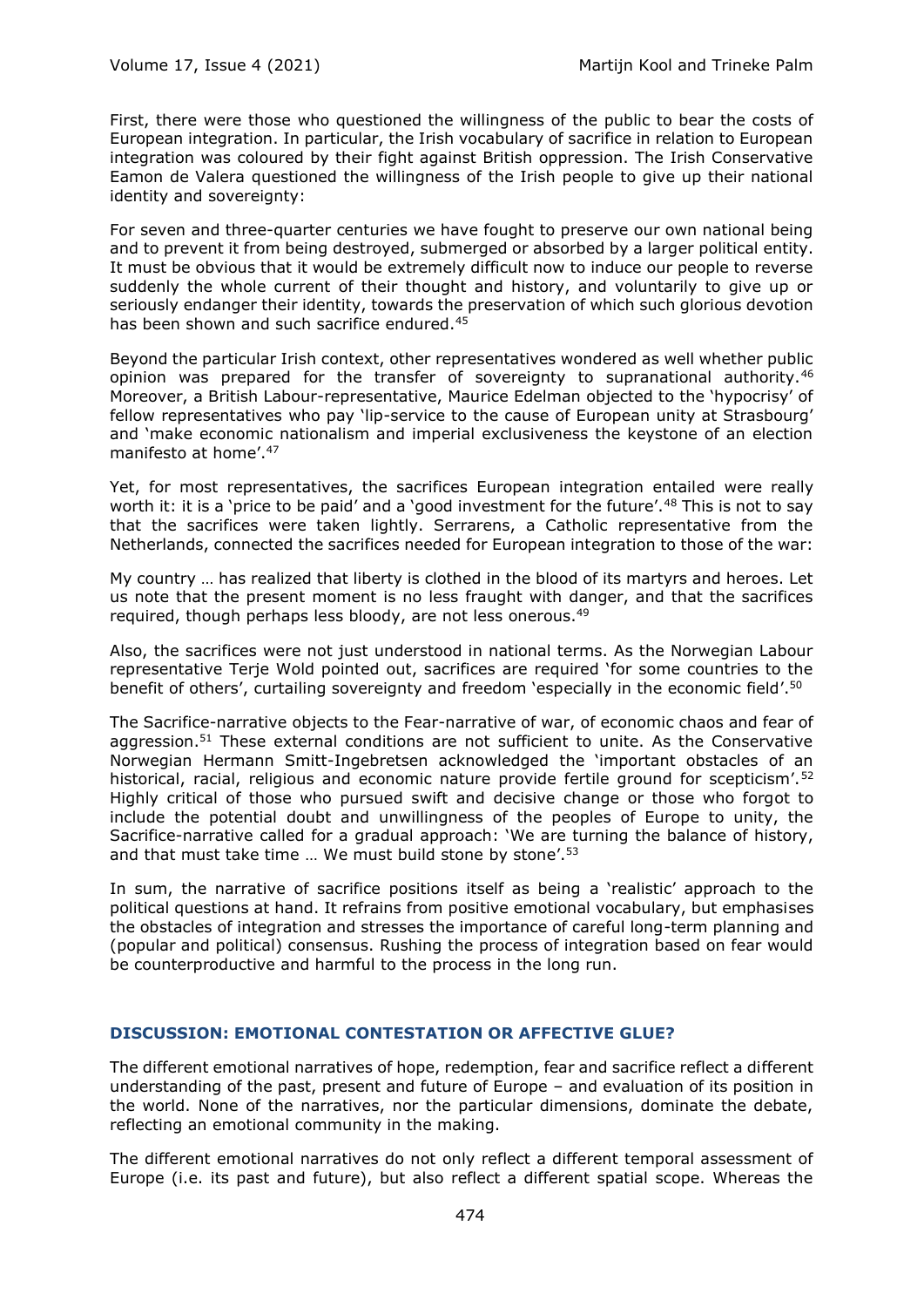Pride and Fear narratives emphasise the necessity of European integration with reference to the global context (either with a positive or negative valence), the Redemption and Sacrifice narratives refer to the internal state of affairs.

This analysis sheds light on the relationship between shared experiences and the emergence of an emotional community. While the 'great' history of European cooperation and achievements in the distant past, and the horrors of the World Wars in the nearby past, features prominently in all emotional narratives, this shared experience does not necessarily translate into a shared emotional vocabulary. Whereas it is just an anomaly for the Pride-narrative, it is the end of an era for the Redemption-narrative.

#### **Table 3 Emotional Narratives**

| <b>Sacrifice</b>                                                                                                                                                                                                                         | Fear                                                                                                                                                                                                                                                                                                                                                            |
|------------------------------------------------------------------------------------------------------------------------------------------------------------------------------------------------------------------------------------------|-----------------------------------------------------------------------------------------------------------------------------------------------------------------------------------------------------------------------------------------------------------------------------------------------------------------------------------------------------------------|
| A war-torn past and an endangered future                                                                                                                                                                                                 | Powerful past, but future endangered                                                                                                                                                                                                                                                                                                                            |
| Martyrs & heroes                                                                                                                                                                                                                         | Death, weakness, annihilation                                                                                                                                                                                                                                                                                                                                   |
| Hermann Smitt-Ingebretsen (Nor), Eamon de Valera<br>(Ire), Giuseppe Cappi (It), Frode Jakobsen (Den), Terje<br>Wold (Nor), Maurice Edelman (UK), Petrus Serrarens<br>(NL), Georges Bohy (Bel), Marc Scherer (Fr), Frederik<br>Lee $(UK)$ | André Philip (Fr), Gabriel Bolifraud (Fr), Aidan Crawley<br>(UK), Marinus van der Goes van Naters (NL), Georges<br>Bidault (Fr), Guy Mollet (Fr), Winston Churchill (UK),<br>Harold Macmillan (UK), Kasim Gülek (Turk), Grégoire<br>Cassimatis (Gr), Robert Boothby (UK), Feridun Fikri<br>Düsünsel (Turk), Herbert Morrison (UK), Walter<br>Thomas Layton (UK) |
|                                                                                                                                                                                                                                          |                                                                                                                                                                                                                                                                                                                                                                 |
| <b>Redemption</b>                                                                                                                                                                                                                        | <b>Pride</b>                                                                                                                                                                                                                                                                                                                                                    |
| Nationalist past, fragile present                                                                                                                                                                                                        | Glorious past & Future                                                                                                                                                                                                                                                                                                                                          |
| Stability, evolution                                                                                                                                                                                                                     | Hesitation, fear, defeatism                                                                                                                                                                                                                                                                                                                                     |

The coalitions that evolve around a shared emotional narrative cut across nationality and political colour (see Table 3).<sup>54</sup> Representatives of the same nationality and political colour are spread quite evenly across the different emotional narratives. Similarly, the emotional narratives cannot easily be aligned with a particular blueprint for the institutional set-up of European integration, whether unionist, federalist or intergovernmentalist. For example, the French socialists André Philip and Guy Mollet, well-known for their opposite views on European integration, share an emotional vocabulary of fear. Yet, in a more indirect way the different emotional narratives do mobilise support for particular blueprints, rather than others. The emotional narratives of Pride and Fear call for bold action and would fit well with a federalist approach. In contrast the Sacrifice-narrative, emphasising the costs involved with European integration, leans more towards a unionist blueprint for European integration. Moreover, the Redemption-narrative which highlights the need to break with a nationalist past could be tied with both a federalist and functionalist blueprint.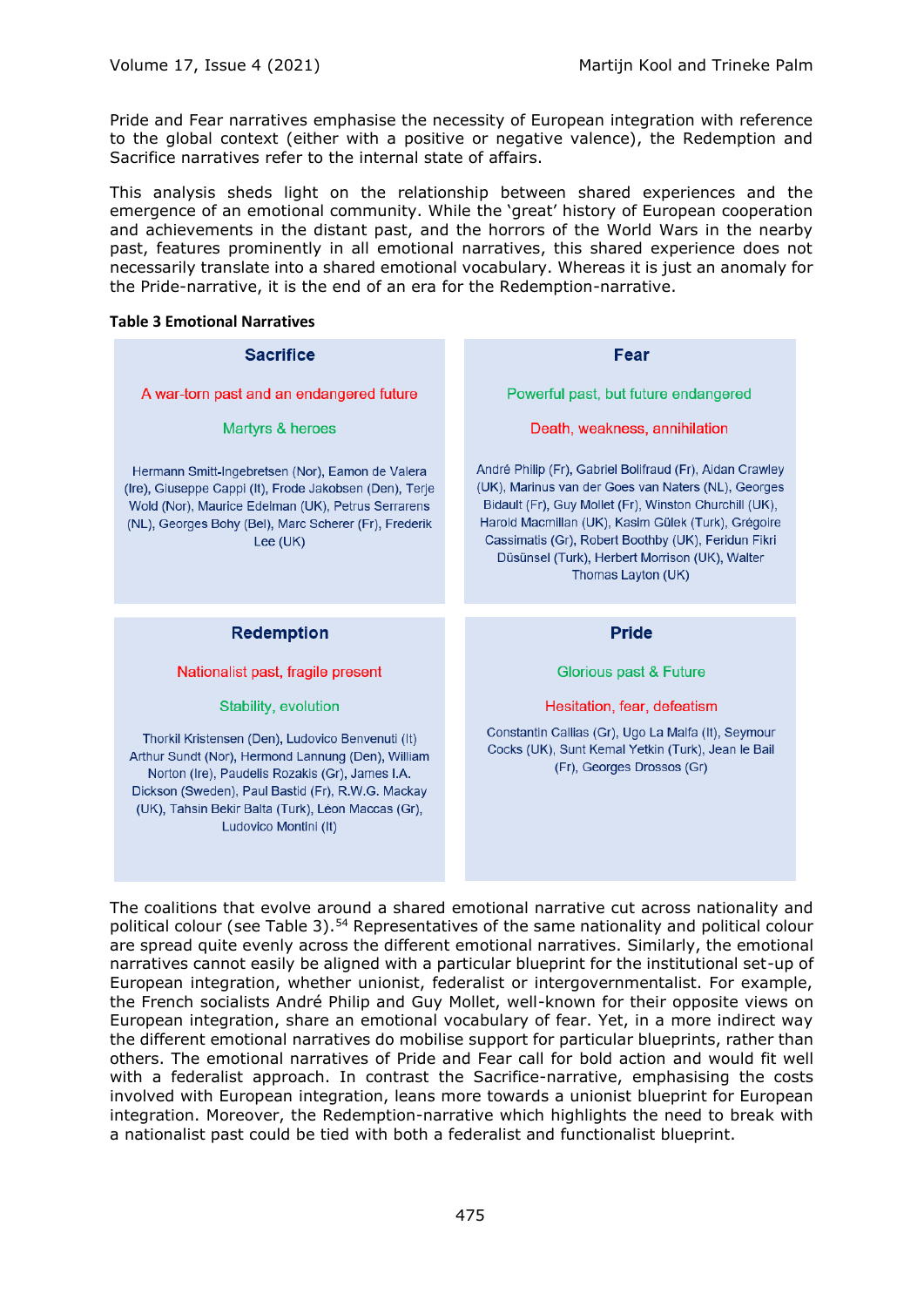#### **CONCLUSION**

The early post-war years provided a critical juncture for the public debate about European integration. Both internal and external challenges pushed the issue on the agenda of all European governments, parliaments and transnational movements. It was a time of both puzzling and powering. In this context it was not just a matter of material power and institutional positions. In the uncertainty over facts and figures, there was ample room for the construction of emotional narratives to lay the groundwork for subsequent negotiations about the institutionalization of European integration.

Analysing the first debate of the Consultative Assembly of the Council of Europe, this article has presented a vivid account of the distinctive lens that emotional narratives provide for the study of the policy process. It shows how emotional narratives serve as an affective glue that transcend existing national and political cleavages.

With the analytical framework that was developed, which highlights the valence attached to experiences of the past and expectations of the future, this article has aimed at expanding the toolkit for studying narratives in European Integration. Moreover, with this framework it has emphasised the need to study the interaction between different emotions in a particular narrative. Further research, taking a longitudinal approach, needs to shed light on the temporal dynamics of emotional narratives, reflecting on their change and institutionalisation. Moreover, as Forchtner and Kolvraa (2012) have shown, a self-critical narrative about a bitter past may turn into a narrative of superiority.

At the time when European cooperation and integration, both in the Council of Europe and the EU, is far from taken for granted, this article points at the importance of investigating the long and deep history of emotional narratives as 'the lifeblood of politics' (McBeth 2007: 88). With the upcoming Conference on the Future of Europe, organised by the European Commission, a new opportunity arises for creating and contesting emotional narratives that provide a blueprint for redesigning Europe (European Commission 2020).

## **ACKNOWLEDGEMENTS**

The authors would like to acknowledge the Blueprints-team for their helpful suggestions: prof. dr. Beatrice de Graaf, prof. dr. Peter-Ben Smit, prof. dr. Mathieu Segers, Clemens van den Berg and Jorrit Steehouder. This research was supported by an Open Competition grant (#360- 52-190) from the Netherlands Organisation for Scientific Research (NWO).

## **AUTHOR DETAILS**

Martijn Kool, Utrecht University, Drift 6, 3512 BS Utrecht, The Netherlands [Kool.Martijn@outlook.com]

Trineke Palm, Utrecht University/Netherlands Defence Academy, Hogeschoollaan 2, 4818 CR Breda, The Netherlands [tp.palm@mindef.nl]

#### **ENDNOTES**

<sup>1</sup> Initially the Council of Europe consisted of 12 Member States: Belgium, Denmark, France, Greece, Ireland, Italy, Luxembourg, the Netherlands, Norway, Sweden, Turkey and the UK. The members were selected by national parliaments, only the British members were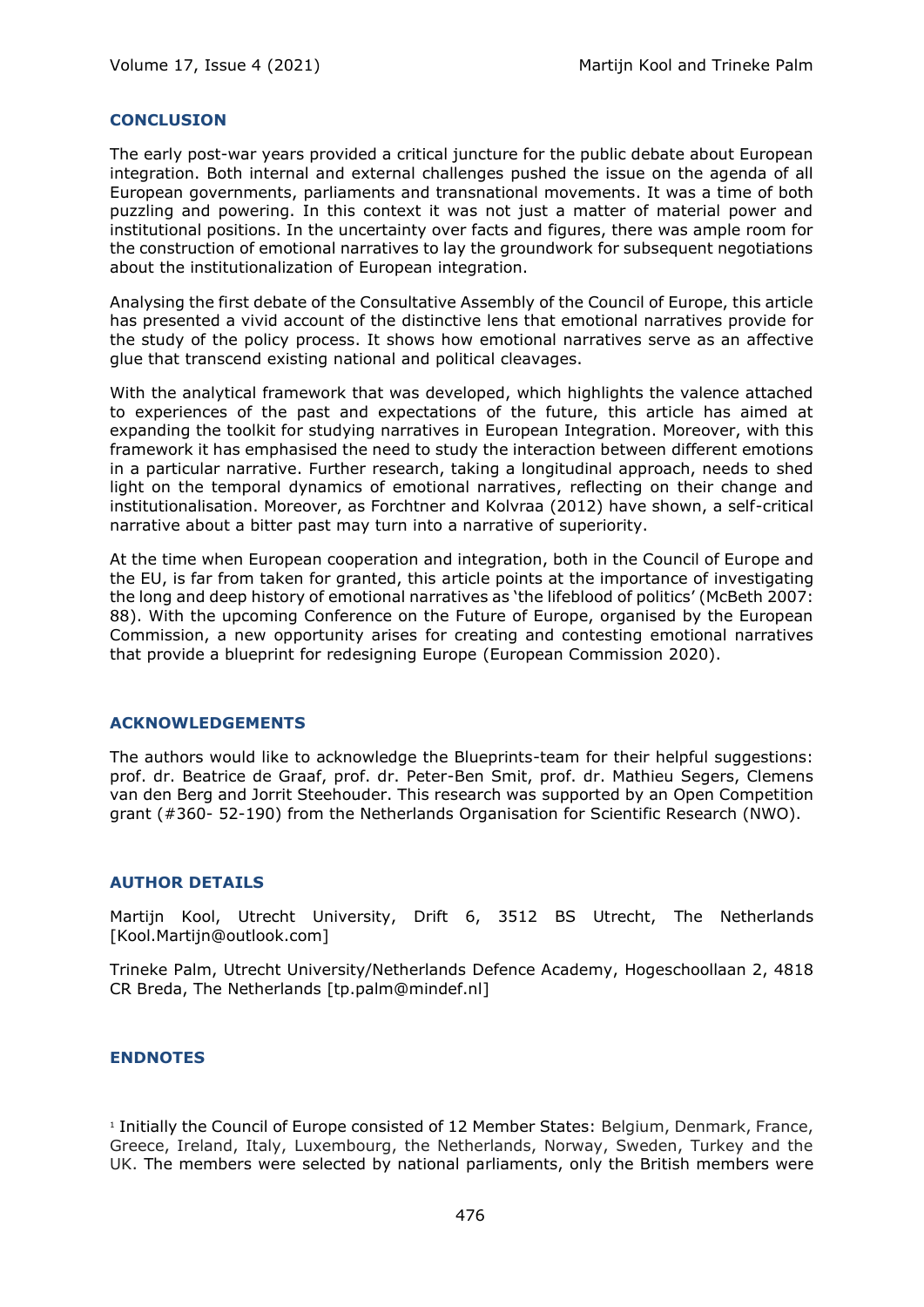appointed by the government (Krumrey 2018: 113). For a historical overview of the negotiations of the Council of Europe, see Wassenberg and Bitsch (2013).

<sup>2</sup> The first four sittings of the Consultative Assembly dealt with the ceremonial opening of the Assembly and the process of setting the rules of procedure and the agenda.

<sup>3</sup> The federalist movement was united in the *Union europeenne des Federalistes* (UEF), founded in 1946 by Ernesto Rossi and Altiero Spinelli, with 100.000 members from eleven countries. The most prominent unionist movements were the British United Europe Movement, founded by Winston Churchill and his son-in-law Duncan Sandys, the *Ligue Europeenne de Cooperation Economique* (LECE/ELEC) of the Belgian former prime-minister Paul van Zeeland, and the *Conseil Francais pour l'Europe Unie*.

<sup>4</sup> CA 1949: 6<sup>th</sup> sitting, p. 278. Other participants also played down the differences between federalists and unionists, for example British Conservative Robert Boothby (CA 1949: 5th sitting, p. 172) and French Socialist Jean Le Bail (CA 1949:  $6<sup>th</sup>$  sitting, p. 222).

 $5$  CA 1949:  $6<sup>th</sup>$  sitting, pp. 310-312 (Lodovico Benvenuti, Christian Democrat, Italy).

 $6$  CA 1949:  $6<sup>th</sup>$  sitting, pp. 214-216 (Terie Wold, Labour, Norway).

<sup>7</sup> CA 1949: 6<sup>th</sup> sitting, p. 220 (Jean Le Bail, Socialist, France).

<sup>8</sup> CA 1949: 6<sup>th</sup> sitting, p. 252 (Seymour Cocks, Labour, United Kingdom).

<sup>9</sup> CA 1949: 6<sup>th</sup> sitting, p. 250 (Seymour Cocks, Labour, United Kingdom).

<sup>10</sup> CA 1949: 6<sup>th</sup> sitting, p. 218 (Constantin Callias, Conservative, Greece).

<sup>11</sup> CA 1949: 6<sup>th</sup> sitting, pp. 224-226 (Montini Ludovico, Christian Democrat, Italy)

<sup>12</sup> CA 1949: 6<sup>th</sup> sitting, pp. 320-322 (Sunt Kemal Yetkin, Turkey)

<sup>13</sup> CA 1949: 6<sup>th</sup> sitting, p. 252 (Seymour Cocks, Labour, United Kingdom)

<sup>14</sup> CA 1949: 6<sup>th</sup> sitting, pp. 218-220 (Constantin Callias, Conservative, Greece)

<sup>15</sup> Ibidem

<sup>16</sup> CA 1949: 6<sup>th</sup> sitting, p. 222 (Jean Le Bail, Socialist, France). On the emotional connotation of motherland and fatherland in the context of interwar initiatives for European integration, see also Palm (2018).

<sup>17</sup> CA 1949: 6<sup>th</sup> sitting, p. 220 (Jean Le Bail, Socialist, France).

<sup>18</sup> CA 1949: 5<sup>th</sup> sitting, p. 184 (William Norton, Socialist, Ireland).

<sup>19</sup> CA 1949:  $5<sup>th</sup>$  sitting, p.144 (Thorkil Kristensen, Conservative, Denmark); see also Hermod Lannung (Social Liberal, Denmark), pp. 274-268; 6<sup>th</sup> sitting, pp. 244-246 (Paudelis Rozakis, Liberal, Greece)

<sup>20</sup> CA 1949:  $6<sup>th</sup>$  sitting, p. 256 (Bastid, Socialist, France). See also, CA 1949:  $6<sup>th</sup>$  sitting, p. 172 (Robert Boothby, Conservative, United Kingdom) and CA 1949: 6<sup>th</sup> sitting, p 288 (Arthur Sundt, Liberal, Norway).

 $21$  CA 1949:  $6$ <sup>th</sup> sitting, p. 262 (Ronald Mackay, Labour, United Kingdom).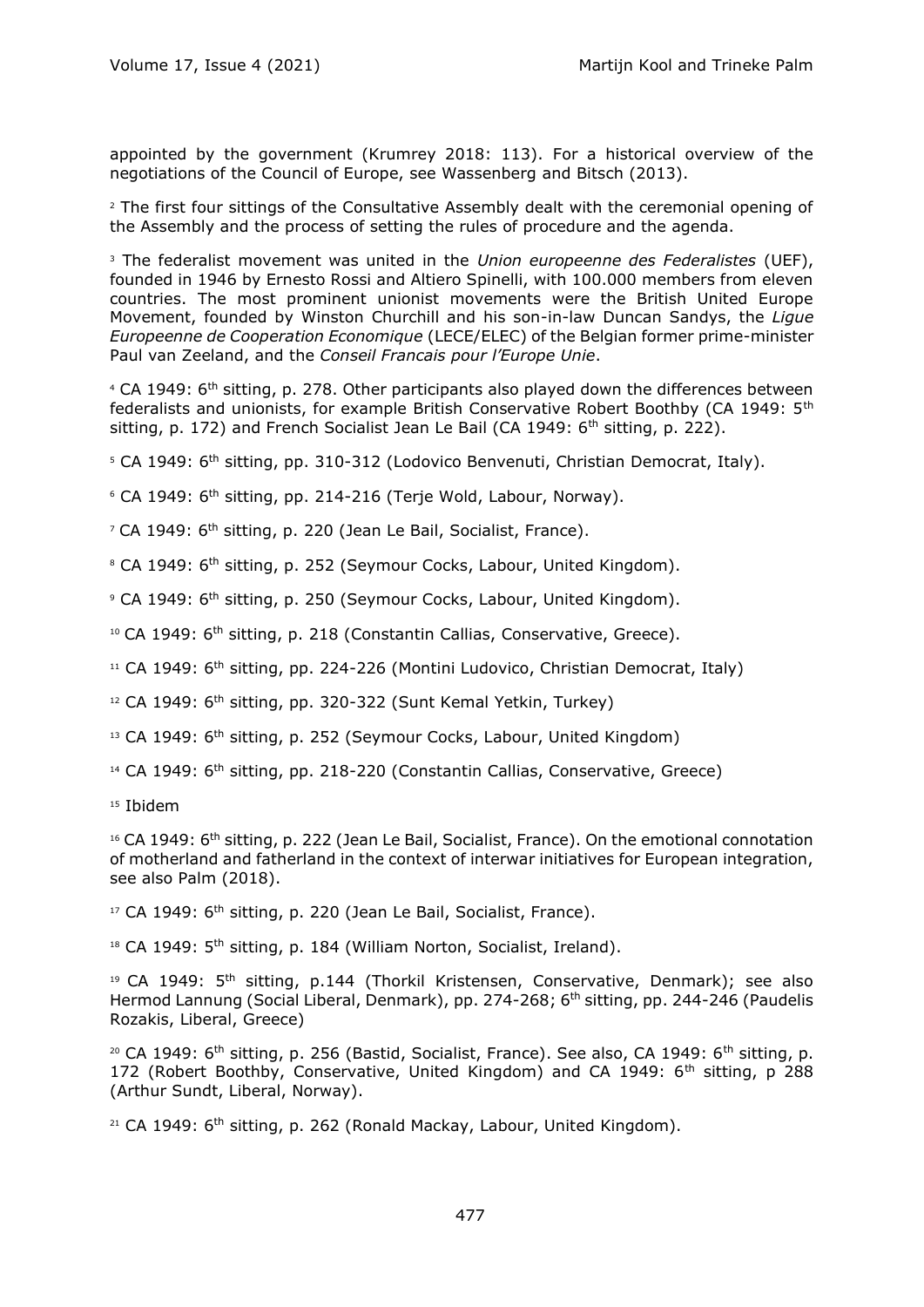<sup>22</sup> CA 1949: 6<sup>th</sup> sitting, p. 260 (James Dickson, Conservative, Sweden).

 $23$  CA 1949:  $5<sup>th</sup>$  sitting, p. 186 (William Norton, Labour, Ireland).

 $24$  CA 1949:  $6<sup>th</sup>$  sitting, p 312 (Lodovico Benevenuti, Christian Democrat, Italy).

 $25$  CA 1949:  $6<sup>th</sup>$  sitting, p. 262 (Ronald Mackay, Labour, United Kingdom).

<sup>26</sup> CA 1949: 5<sup>th</sup> sitting, pp. 156-160 (Léon Maccas, Social Democrat, Greece).

<sup>27</sup> CA 1949:  $6<sup>th</sup>$  sitting, p. 312 (Lodovico Benvenuti, Christian Democrat, Italy).

 $28$  CA 1949:  $6<sup>th</sup>$  sitting, pp. 212-214 (Tahsin Bekir Balta, Turkey).

<sup>29</sup> CA 1949: 5<sup>th</sup> sitting, p. 144 (André Philip, Socialist, France).

30 CA 1949: 6<sup>th</sup> sitting, p. 296 (Georges Bidault, Christian Democrat, France).

31 CA 1949: 5<sup>th</sup> sitting, p. 198 (Aidan Crawley, British Labour); CA 1949: 6<sup>th</sup> sitting, p. 242. (Kasim Gülek, Turkish Socialist).

32 CA 1949: 6<sup>th</sup> sitting, p. 316 (Grégoire Cassimatis, Greek Liberal)

33 CA 1949: 6<sup>th</sup> sitting, p. 238 (Harold Macmillan, British Conservative)

34 CA 1949: 6<sup>th</sup> sitting, p. 306 (Guy Mollet, French Socialist).

35 CA 1949: 5<sup>th</sup> sitting, p. 138 (André Philip, Socialist, France).

36 CA 1949: 6<sup>th</sup> sitting, p. 322 (Gabriel Bolifraud, Gaulist, France).

37 CA 1949: 6<sup>th</sup> sitting, p. 316 (Grégoire Cassimatis, Liberal, Greece).

38 CA 1949 6th sitting, p. 272 (Feridun Fikri Dünsünsel, Turkey). See also, CA 1949: 6<sup>th</sup> sitting, pp. 242 & 244 (Kasim Gülek, Social Democrat, Turkey)

39 CA 1949: 6<sup>th</sup> sitting, p. 320 (Grégoire Cassimatis, Liberal, Greece).

<sup>40</sup> CA 1949: 5<sup>th</sup> sitting, p. 140 (André Philip, Socialist, France).

<sup>41</sup> CA 1949: 6<sup>th</sup> sitting, p. 320 (Grégoire Cassimatis, Liberal, Greece).

<sup>42</sup> CA 1949: 5<sup>th</sup> sitting, p. 170 (Marinus van der Goes van Naters, Social Democrat, The Netherlands).

<sup>43</sup> CA 1949: 6<sup>th</sup> sitting, p. 286 (Winston Churchill, Conservative, United Kingdom).

<sup>44</sup> CA 1949: 5th sitting, p 208 (Frode Jakobsen, Social Democrat, Denmark).

<sup>45</sup> CA 1949: 6<sup>th</sup> sitting, p. 270 (Eamon de Valera, Conservative, Ireland).

<sup>46</sup> CA 1949: 5<sup>th</sup> sitting, pp. 194 & 196 (Marc Scherer, Christian Democrat, France).

<sup>47</sup> CA 1949: 5<sup>th</sup> sitting, p 180 (Maurice Edelman, Labour, United Kingdom).

<sup>48</sup> CA 1949: 5<sup>th</sup> sitting, p 208 (Frode Jakobsen, Social Democrat, Denmark); CA 1949: 6<sup>th</sup> sitting, p. 280 (Georges Bohy, Socialist, Belgium); CA 1949: 5<sup>th</sup> sitting, p 148 (Giuseppe Cappi, Social Democrat, Italy).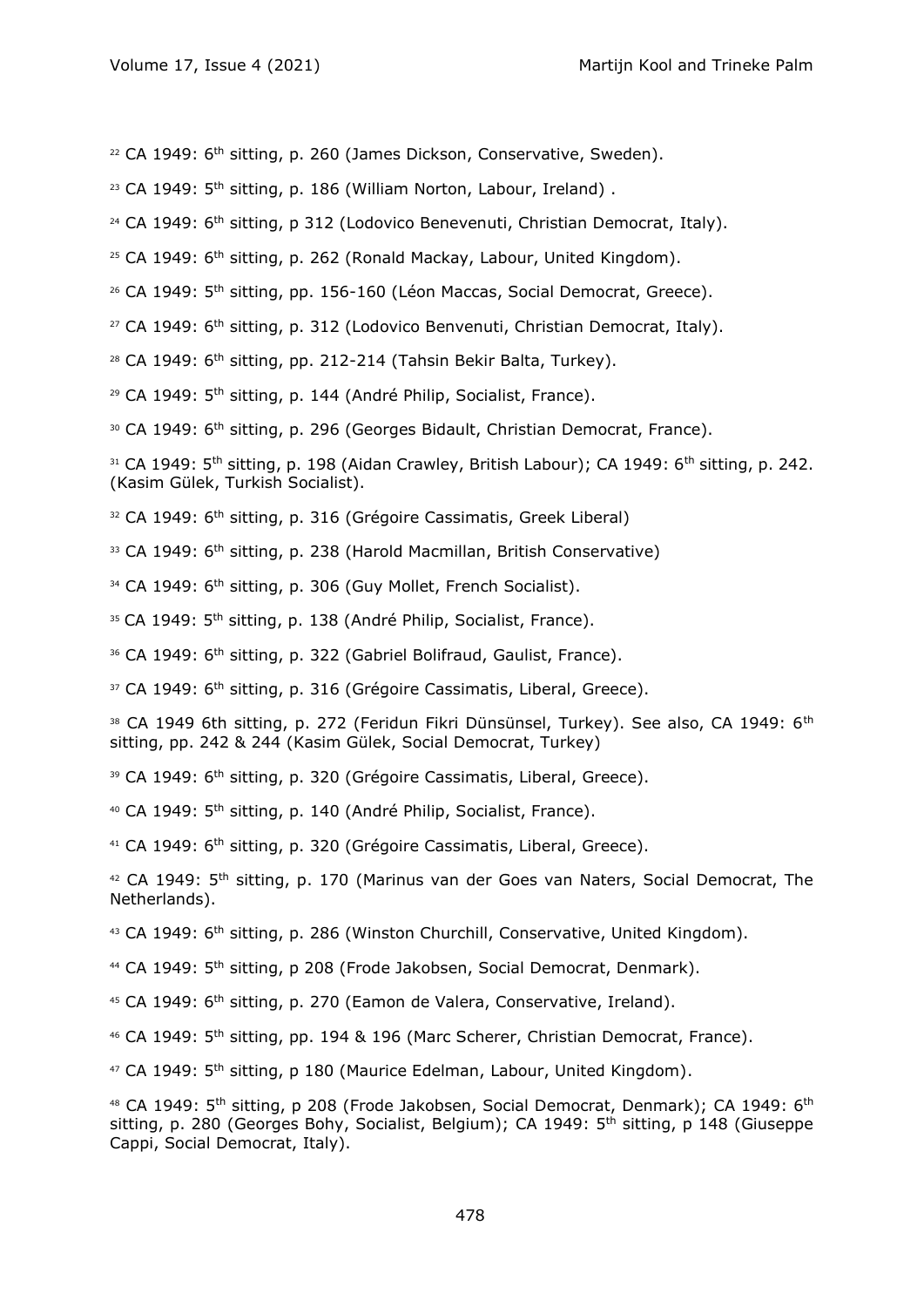49 CA 1949: 5th sitting, p 192 (Serrarens, Christian Democrat, the Netherlands).

50 CA 1949: 6<sup>th</sup> sitting, p. 216 (Terje Wold, Labour, Norway).

 $51$  CA 1949:  $6<sup>th</sup>$  sitting, p. 240 (Hermann Smitt-Ingebretsen, Conservative, Norway).

52 CA 1949: 6<sup>th</sup> sitting, p. 240 (Hermann Smitt-Ingebretsen, Conservative, Norway).

53 CA 1949: 6<sup>th</sup> sitting, p. 242 (Hermann Smitt-Ingebretsen, Conservative, Norway).

<sup>54</sup> Table 3 provides an overview of the classification of the emotional narratives of all participants in the Grand Debate. An overview of key quotes per representative has been included as supplemental material.

#### **REFERENCES**

Aron, Raymond (1957). 'Historical sketch of the Great Debate'. In: Daniel Lerner and Raymond Aron (eds), *France Defeats EDC*. New York: FA Praeger: 2-23.

Boddice, Rob (2014). 'The Affective Turn: Historicizing the Emotions'. In: Cristian Tileagă and Jovan Byford (eds), *Psychology and history: Interdisciplinary explorations*. Cambridge: Cambridge University Press: 147-165.

Bouza Garcia, Luis (2017). 'The "New Narrative Project" and the politicisation of the EU'. *Journal of Contemporary European Studies*, 25(3): 340-353. https://doi.org/10.1080/14782804.2017.1348340

Brugmans, Henri (1949). 'De eerste zitting der Europese Assemblée te Straatsburg'. *Nieuw Europa* (15).

Clément, Maéva and Eric Sangar (2018). Researching emotions in international relations: methodological perspectives on the emotional turn. Cham: Palgrave Macmillan.

Cloet, Quincy (2017). 'Two sides to every story(teller): competition, continuity and change in narratives of European integration'. *Journal of Contemporary European Studies,* 25(3): 291-306. https://doi.org/10.1080/14782804.2017.1348339

Consultative Assembly of the Council of Europa (1950). Rules and Procedures of the Consultative Assembly of the Council of Europe. Strasbourg.

Consultative Assembly of the Council of Europe (1949). Consultative Assembly First Session 10<sup>th</sup> August - 8<sup>th</sup> September 1949 Reports. Strasbourg.

Coudenhove-Kalergi, Richard (1923). *Pan Europa*. Vienna: Pan-Europa Verlag.

Council of Europa (1999). Congress of Europa: The Hague, 7 – 11 May 1948. Strasbourg.

Cox, Robert Henry and Daniel Béland (2013). 'Valence, policy ideas, and the rise of sustainability'. *Governance*, 26(3): 307- 328.<https://doi.org/10.1111/gove.12003>

European Commission (2020). *Shaping the Conference on the Future of Europe*. Press Release IP/20/89.

Forchtner, Bernhard and Christoffer Kølvraa (2012). 'Narrating a "new Europe": From "bitter past" to "selfrighteousness?"'. *Discourse & Society*, 23(4): 377-400. https://doi.org/10.1177/0957926512441108

Frevert, Ute, Christian Bailey, Pascal Eitler, Benno Gammerl, Bettina Hitzer, Margrit Pernau, Monique Scheer, Anne Schmidt and Nina Verheyen (2014). *Emotional Lexicons: Continuity and Change in the Vocabulary of Feeling 1700-2000*. Oxford: Oxford University Press.

Greiner, Florian (2018). 'A Part of European History? Narrating the Age of the World Wars after 1945', *History*, 103(356): 469-484.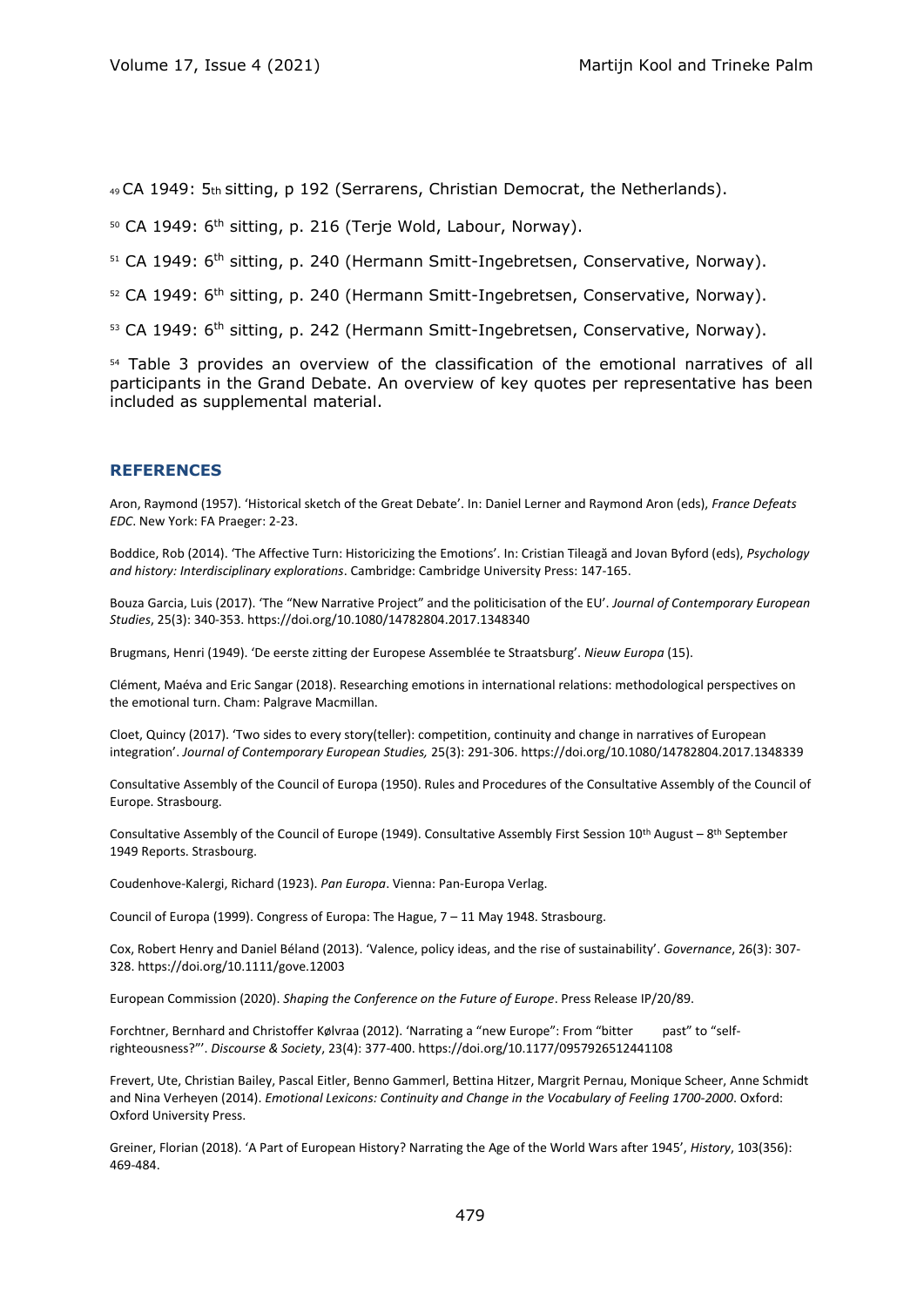Guerrieri, Sandro (2014). 'From the Hague Congress to the Council of Europe: hopes, achievements and disappointments in the parliamentary way to European integration (1948-1951)'. *Parliamentary, Estates and Representation*, 34(2): 216-227. <https://doi.org/10.1080/02606755.2014.952133>

de Graaf, Beatrice (2019). The Faded Emotions of Scheveningen, Vienna, Waterloo. Remembrance cultures in the Netherlands in a European context. In Werner Telesko, Elisabeth Hilscher, & Eva Maria Werner (Eds.), *Der Wiener Kongress 1814/15* (Vol. 2, pp. 331-342). (Denkschriften der philosophisch-historischen Klasse; Vol. 517). Verlag der Österreichischen Akademie der Wissenschaften.

Hansen, Peo (2002). 'European Integration, European Identity and the Colonial Connection'. *European Journal of Social Theory,* 5(4): 483-498. https://doi.org/10.1177%2F136843102760513875

Hansen, Peo and Stefan Jonsson (2016). Eurafrica: The Untold History of European Integration and Colonialism. London: Bloomsbury.

Heinen, Armin (1985). 'Netherlands Political Parties and Pressure Groups in the Discussion on European Union'. in: Walter Lipgens and Wilfried Loth (eds), *The struggle for European Union by political parties and pressure groups in Western European countries 1945-1950*. Berlin: De Gruyter: 347-440.

Holden, Terence (2019). 'Hartog, Koselleck, and Ricoeur: historical anthropology and the crisis of the present'. *History & Theory*, (58)3: 385-405. https://doi.org/10.1111/hith.12123Hooghe Liesbet. and GaryMarks (2009). 'A Postfunctional Theory of European Integration: From Permissive Consensus to Constraining Dissensus', *British Journal of Political Science,*  39: 221-224. https://doi.org/10.1017/S0007123408000409

Hartmut Kaelble (2001). Europäer über Europa: Die Entstehung des modernen europäischen Selbstverständnisses im 19. und 20. Jahrhundert. Frankfurt a.M.

Kaiser, Wolfram (2009). 'Bringing History Back In To the Study of Transnational Networks in European Integration'. *Journal of Public Policy*, 29(2): 223-239. https://doi.org/10.1017/S0143814X09001032

Kaiser, Wolfram and Richard McMahon (2017). 'Narrating European integration: transnational actors and stories'. *National Identities*, 29(2): 149-160. https://doi.org/10.1080/14608944.2016.1274722

Koschut, Simon (2018A). 'Appropriately upset? A methodological framework for tracing the emotion norms of the transatlantic security community'. *Politics and Governance* 6: 125-133. https://doi.org/10.17645/pag.v6i4.1501

Koschut, Simon (2018B). 'Speaking from the heart: emotion discourse analysis in International Relations' in: Maéva Clément and Eric Sangar (eds), *Researching emotions in international relations: methodological perspectives on the emotional turn*. Cham: Palgrave Macmillan: 227-301.

Koselleck, Reinhart (2005). *Futures past: On the semantics of historical time*. New York: Columbia University Press.

Krumrey, Jacob (2018). The symbolic politics of European integration: staging Europe. Cham: Palgrave Macmillan.

Leustean, Lucian (2014). The Ecumenical Movement and the Making of the European Community. Oxford: Oxford University Press.

Lipgens, Walter and Wilfried Loth (eds) (1985 A). Documents on the history of European integration: Continental plans for European Union, 1939-1945. Berlin: De Gruyter.

Lipgens, Walter and WilfriedLoth (eds) (1985 B). Documents on the history of European integration: The Struggle for European Union by political parties and pressure group in western European countries, 1945-1950. Berlin: De Gruyter.

MacMullen, Andrew (2004). 'Intergovernmental functionalism? The council of Europe in European integration'. *Journal of European Integration*, 26(4): 405-429. http://dx.doi.org/10.1080/0703633042000306544

Manners, Ian and PhilomenaMurray (2016). 'The end of a noble narrative? European integration narratives after the Nobel Peace Prize', *JCMS: Journal of Common Market Studies*, 54(1): 185-202. https://doi.org/10.1111/jcms.12324

McBeth, Mark, Elizabeth Shanahan, Ruth Arnell, Paul Hathaway (2007). 'The intersection of narrative policy analysis and policy change theory'. *Policy Studies Journal*, 35(1): 87-108. https://doi.org/10.1111/j.1541-0072.2007.00208.x

Mercer, John (2010). 'Emotional Beliefs'. *International Organization*, 64(6): 1-31. https://doi.org/10.1017/S0020818309990221